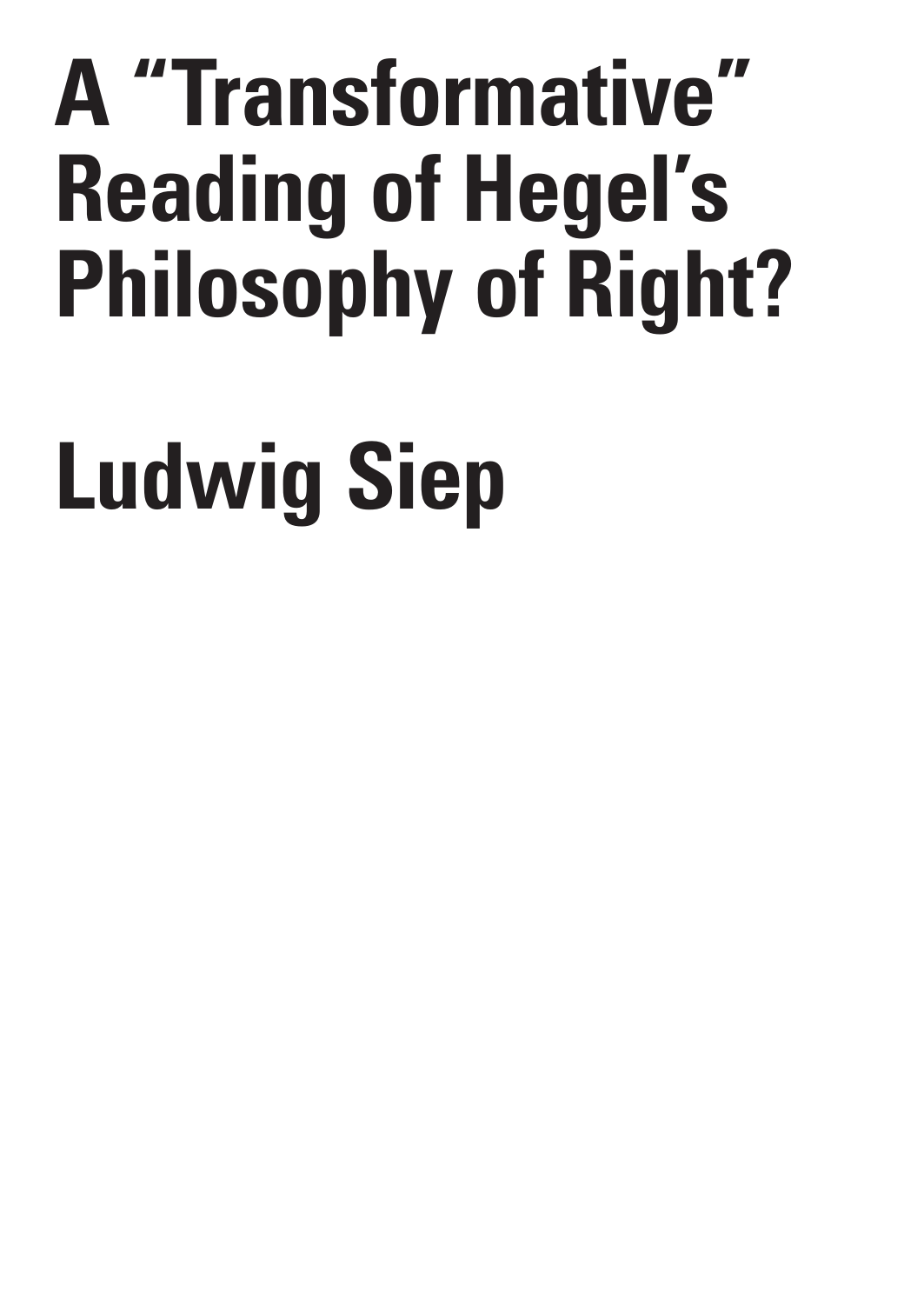**Abstract:** The wide range of interpretations and reception of Hegel's *Philosophy of Right*, can be divided into hermeneutic, creative or transformative approaches. In this essay, a transformative reading is defended. The argument focuses on Hegel's concepts of "Right" and "Objective Spirit" both of which bear on present debates in social ontology and legal philosophy. The first concept ("Right") combines a critique of the narrow individualistic and legalistic concepts of Right with a justification of the protective and egalitarian function of law enforcing institutions. The second concept ("Objective Spirit") avoids ontological individualism, as well as the exclusive actuality pertaining to systems, institutions, and collectives. However, Hegel's conception of state sovereignty as an end in-itself, and as the prefiguration of the absolute idea, tarnishes the relevance of his philosophy for social philosophy today. In addition, his teleological concept of nature and history is untenable in view of evolutionary theories and cultural pluralism. To release the potential of the *Philosophy of Right* a fundamental transformation is required. Modern social philosophy can work with other aspects of Hegel's philosophy of Spirit: Its normative anthropology, the history of radical experiences, and the theory of mutual recognition.

**Keywords:** social ontology, idealism, state sovereignty, civil rights, mutual recognition.

### **Introduction**

Hegel's *Philosophy of Right* is one of the most controversial texts in the history of philosophy. The controversy started immediately after its publication 200 years ago<sup>1</sup> and continues till this day. Its history of interpretation (Rezeptionsgeschichte) is tightly connected with its own influence on the history of thought, politics, and law (Wirkungsgeschichte). It triggered radical transformations in Left-Hegelianism, Marx, and has garnered a reputation and place amongst the main sources of both liberalism and communitarianism, and even totalitarianism. The Anglo-Saxon history of interpretation of the *Philosophy of Right* is particularly related to political and ideological developments. The last phase of this interpretation has taken a sharp turn from the postwar criticism in analytic and empiricist philosophy (Popper, Russel) to the recent neo-pragmatist defense (Pinkard, Brandom). Whereas the critics linked Hegel to the history of German authoritarianism, the latter readings place him within the history of democracy, or the common law tradition (Brandom).

Some of these controversies may be overcome by critical editions and annotations of Hegel's texts. However, in the case of the *Philosophy of* 

1 Riedel 1968

369

C R I T I Q U E / Volume 8

Issue 2

C R I S I S &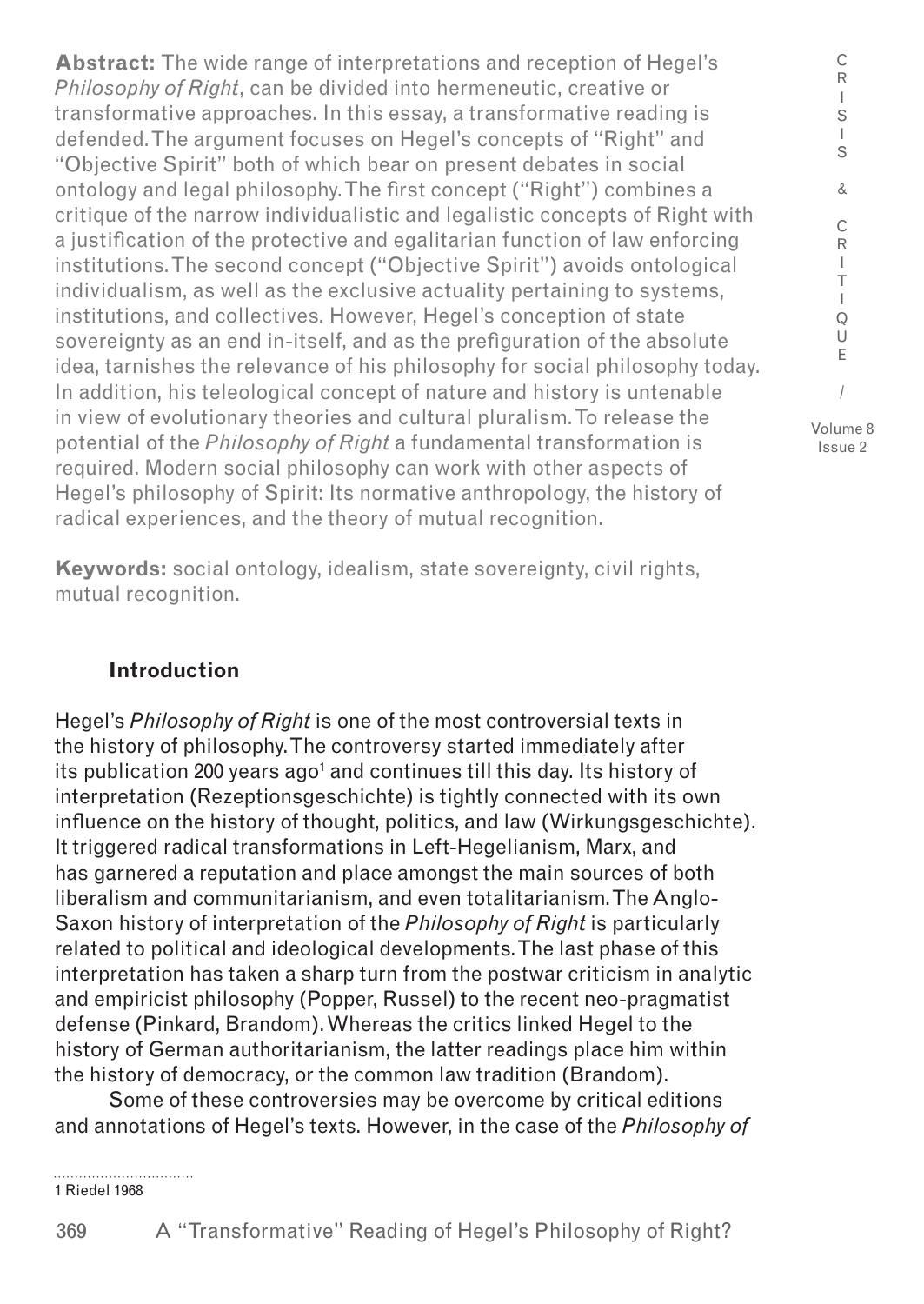*Right* the edition of the student notes of Hegel's different lectures between 1817 and 1831 even has incited new controversies. Together with biographic and historic investigations, these controversies gave rise to the picture of the "progressive" Hegel of the lectures disguised in the publication in order to pass state censure. I cannot go into the details of this controversy. The evidence for a piece of "persecution and the art of writing" (Leo Strauss) in the book of 1820/21 is unconvincing in my eyes. The student notes may be used as commentaries to help understand the published book, but not read against it. There are enough texts authorized by Hegel, especially in the "Objective spirit" section of the Encyclopedia (third edition 1830!) to confirm the arguments of the book. Hegel is not an apologist of the Prussian state, but not an early liberal constitutionalist either.<sup>2</sup>

The reasons for the deeper controversies are to be found in the book itself and its place in the Hegelian system. They are principally of two kinds: The first is the tension between the analysis of institutions effective in Hegel's time – one, but not the only meaning of "wirklich" in the preface of the book – and the systematic framework based on fundamental ("logical") principles. By this framework the philosophy of law, morality and ethical life is seen as "proof" of the absolute immanent in every reality $^3$  – the system as a whole. The second tension derives from the character of Hegel's principles itself. Their "self-movement" (Selbstbewegung)4 is based on their self-referential negativity. But the "explosive" character of this negativity is used within a holistic system aiming at reconciliation<sup>5</sup> between man and world, both natural and social. These tensions –allow for a variety of different and opposing readings which cannot simply be swept away – although almost any new interpretation claims to make every preceding one completely inadequate and superfluous.

C R I S I S & C

<sup>2</sup> Regarding his position in the Prussian constitutional debate cf. Lübbe-Wolff 1983, for the relation to the constitutional movements of the early 19<sup>th</sup> century cf. Siep 2015, 2018. The following text draws in an abbreviated form on former and present publications which I therefore take the allowance to refer to.

<sup>3</sup> For a stringent explanation of Hegel's conception of the immanent absolute ("All-Einheitslehre") cf. Henrich 1982.

<sup>4</sup> Cf. Phenomenology (GW 9, 41) and Science of Logic (GW 11, 8). I quote Hegel from the collected works edition (see bibliography) as GW (with volume no. and pages or §§) and occasionally the "Theorie-Werkausgabe" (TW). I use the abbreviations PR for Philosophy of Right, AW for the English edition by Alan Wood and Enc for Encyclopedia (1817 and 1830). As is well-known the PR was published in 1820 although 1821 is printed on the front page.

<sup>5</sup> This task which Hegel set for philosophy since his early writings has not been abandoned in the PR (cf. PR Preface, GW 14.1, 16 and § 360).

R I T I Q U E /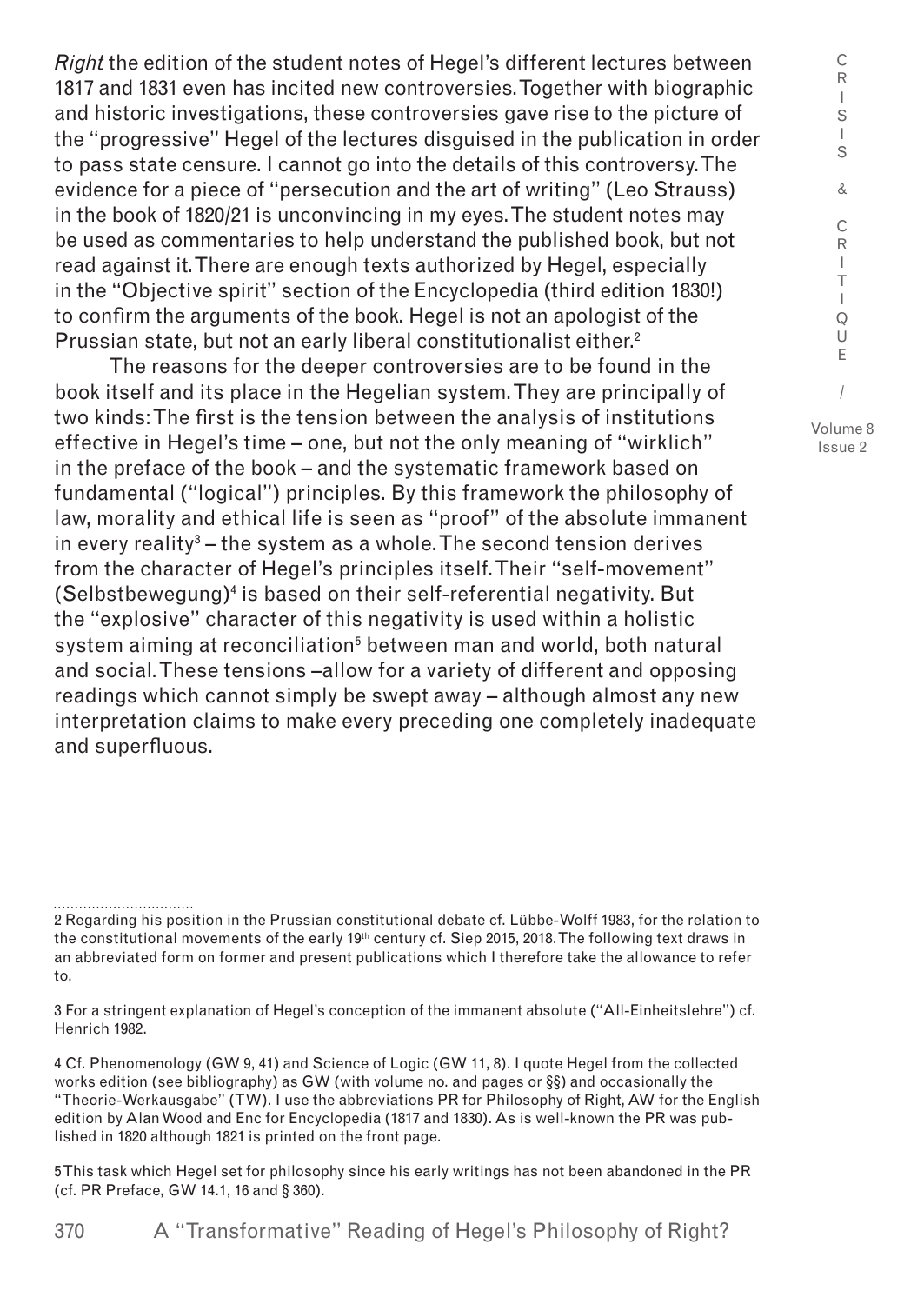# **1. Ways of reading Hegel today**

In order to schematize the diversity and avoid misunderstanding, I distinguish between three types of reading *the Philosophy of Right* which seem to be dominant today. The first I call "hermeneutic" (1.1), the second "creative" (1.2) and the third, containing elements of the other two, "transformative (1.3). They are all justified, but in my view one should be aware of their relation to each other and to the texts.

1.1 By "hermeneutic" I understand a reconstruction of the arguments presented by the author, based on critically edited and annotated texts. Due to the systematic claims of the book they have to be placed within the framework of the system as a whole. At the same time, following Hegel's maxim "hic Rhodus, hic saltus",<sup>6</sup> the arguments have to be clarified on the background of the historical context ("philosophy in context"). It is evident that Hegel talking to his students is aware of the recent movements, especially the anti-Napoleonic wars with its emerging nationalism and the historic school of jurisprudence (Savigny) linked to Romanticism and Schelling. But, of course, Hegel, like Rousseau, aims at a dialogue with the classic authors as well.

This interpretation aims at understanding the general aims and the particular conceptions of the author, guided by a "principle of charity", but examining each argument regarding its own conclusiveness. Of course, the modern language used by the interpreter unavoidably shapes the "horizon" of the interpretation. But she/he attempts to "bracket" this bias in order not to mitigate the otherness and "strangeness" of the conceptions analyzed. Only as such the understanding may serve as a critical view on the interpreters own open or hidden premises.

1.2 The "creative" view aims at writing texts for the present time, its problems or its longing for "innovative" thought. In general, the "interpreter" is fascinated by more or less implicit concepts which in a new "translation" would be convincing today or a surprising alternative for worn out ways of thinking. Often, more recent authors or texts from different traditions provide the key for such reading. But even supporters of eternal truths are often convinced that the text need only be deciphered in the way familiar from the interpretation of classical or holy scriptures, namely by "going against the grain" of the time-dependent wording. Thus there is a broad spectrum between new readings of the always true "mighty dead", creative post-modern reformulations (like in modern staging of classical drama) or readings of Hegel as a prophet of modern achievements like democracy, human rights or women's liberation.

1.3 A transformative reading sticks to the hermeneutic rigor of the first interpretive approach outlined above. But it is explicitly guided

6 PR 15, AW 21.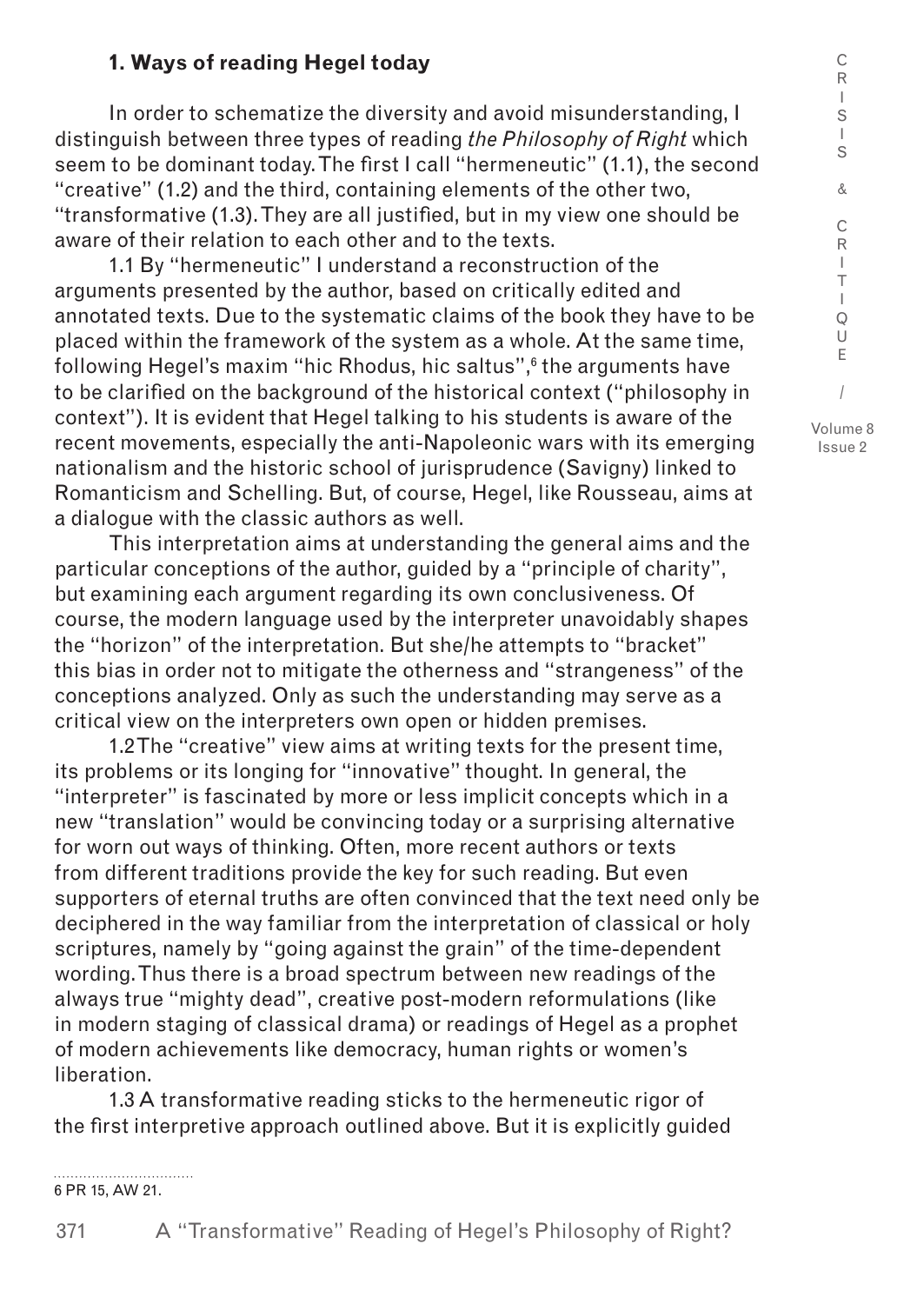by the questions and problems of the present – both philosophical and social. However, the transformative interpretation tries to distinguish how far Hegel can be helpful for solving them and where the limits are, due to the conceptual and historical premises of his thought. To some degree, his thinking, for instance regarding the state, the sexes, the immanent purpose of history, or the claims of spirit against nature<sup>7</sup> is even considered to belong to the very sources of present problems. His defense of metaphysics, which he tries to reconstruct on a par with the Kantian critique<sup>s</sup>, and of Christianity against the enlightenment generate consequences unacceptable from a modern point of view. A transformational reading of Hegel has to question these conceptions if it wants to make "the rest" prolific for modern philosophical tasks. In this regard, the transformative reading is in accord with the second.

This is only a broad sketch of alternatives requiring much more "fine tuning". I admit its bias, because I attempt to belong to the third alternative. In the following, I pick out two aspects of the *Philosophy of Right* which I consider suitable for such a transformative reading: Its concept of right (2.1) and the relation between individual and transindividual objective spirit (2.2).

#### **2. "Right and "objective spirit": Hegel and modern social philosophy**

2.1. Concept and critique of "Right" or "law" For a reading of Hegel's text with regard to contemporary problems, Hegel's very concept of right or law<sup>9</sup> seems to be of special interest. Regarding it, the most basic hermeneutical questions remain puzzling. Why does Hegel subsume the content of his *Philosophy of Right* under so many different titles: Philosophy of Right, natural law and science of state (subtitle) and objective spirit (title of the Encyclopedia section)? And what about the definition, justification, or deduction of this concept? In the Introduction of the PR (§ 2) Hegel assigns the "proof" or "deduction" of the "concept of Right" to the preceding part of philosophy, namely the Philosophy of Subjective Spirit. As its result, the concept of law is "given" at the start of the PR as comprising the determinate forms of a rational will aiming at its own freedom and its manifestation within the natural and social world (Enc. 1830, § 486). The introduction to the PR summarizes the concept of this will in a way accessible to common

& C R I T I Q U E / Volume 8

Issue 2

C R I S I S

<sup>7</sup> Cf. Siep (forthcoming a).

<sup>8</sup> Cf. his remarks regarding the relation between logic and metaphysic in the preface and introduction to the Science of Logic, GW 11, 5-8, 17-19, 22.

<sup>9</sup> In the following, I usually choose the translation "right" for "Recht" and "law" for "Gesetz" (only with a capital L for "das Recht").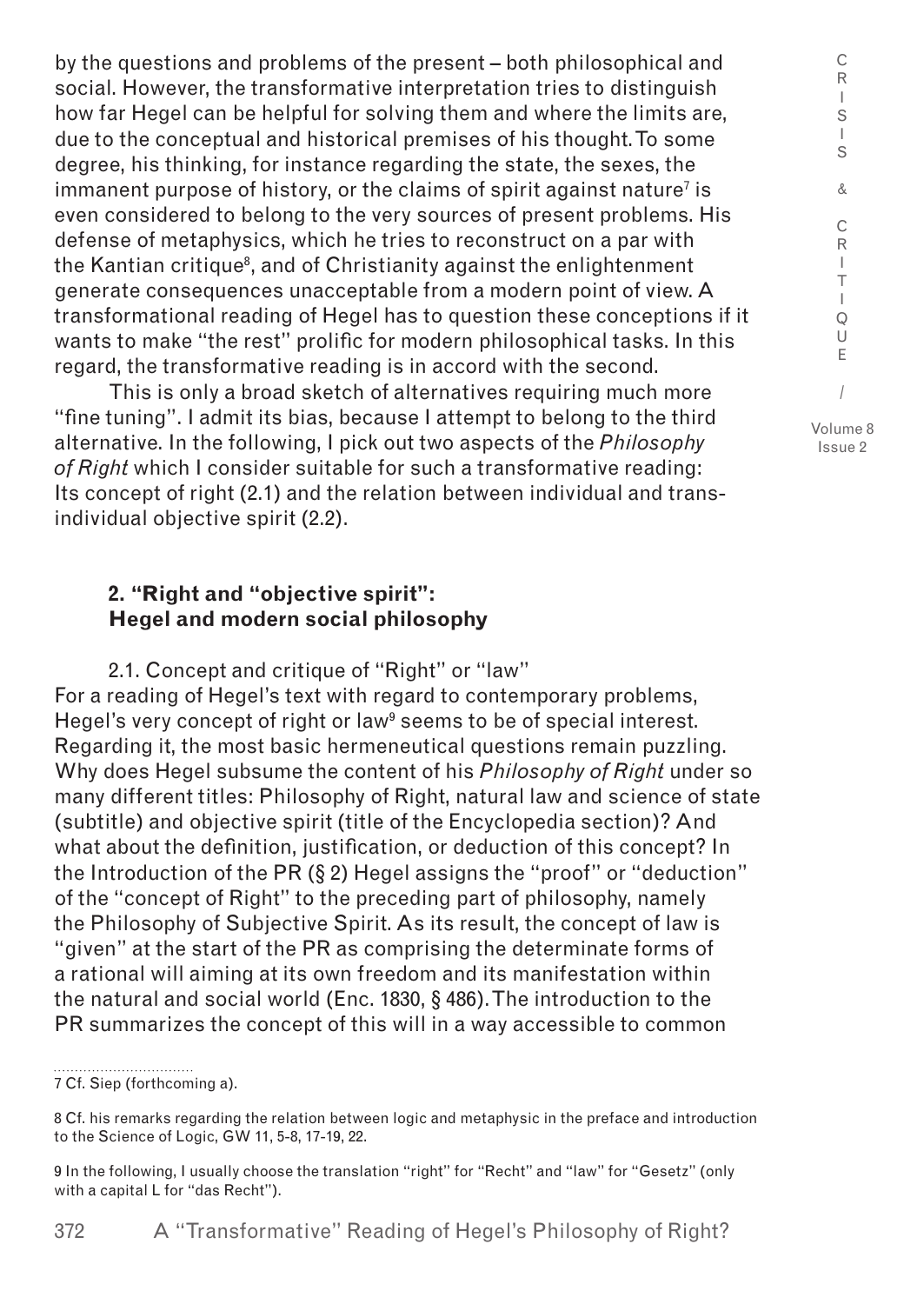experiences with one's own will (§§ 5-7). Hegel relates the moments of (negative) freedom from every particular aim and the necessity of self-binding decisions – without losing this freedom – to the moments of "the" concept: universality, particularity and singularity. In contrast, in the Preface to the PR, Hegel demands of philosophy to understand what is "actual" (wirklich), namely the rational result of the historic development of laws, institutions and constitutions – in opposition to a priori ideas as well as to common feelings about justice, freedom etc.10 Of course, Hegel's concept of "actuality" as developed in the Science of Logic does not refer to the empirical facts of society and contemporary history. "Actual" is only what can be understood as the self-realization and -explication of reason. In the Preface of the PR he distinguishes "existence" and "actuality" (Wirklichkeit) – the former is the "bark" of contingent variations, the latter the "pulse" of reason's necessary historical self-realization. However, the institutions which Hegel analyzes in the PR belong to the "pulse" or the necessary realization of reason. Thus the formulations concerning reason's actuality ("Wirklichkeit") in the present ("ist") or the future tense ("wird") – as in some of the student notes  $-$  is not so important after all.<sup>11</sup> It is the model of the contemporary European constitutional monarchy, including variations and future modifications, which represents an advanced state of reason in history. <sup>12</sup> Hegel's late lectures on the philosophy of history indicate problems or "knots" to be solved, but no radical reversals.<sup>13</sup>

The rational reconstruction of the historically realized idea accords to the categories of the Science of Logic – although perhaps not just in the same sequence.<sup>14</sup> At the same time, the order of abstract right – containing private right and some aspects of penal law – morality and ethical life establishes a new systematic order for the contents of natural law, Aristotelian practical philosophy, and Kantian Metaphysics of Morals.

Instead of discussing the relation between the different ways of "deducing" and explaining the concept of Right in the preface and the introduction of the 1821 book, I focus on the meaning of "Right" in the three parts of the PR. What is obvious and interesting for today, is that Hegel uses a "broad" concept of right or law. Not only strict rights fixed in

10 The polemic tone of the preface, as is well-known, is primarily aimed at the national-religious doctrine of the spiritual and political leaders of the "Burschenschaften".

12 The constitution of the PR seems, however, closer to the German type than to the French (1814) or English. For the German type of constitutional monarchy see Böckenförde (1976).

13 Cf. TW 12, 534.

S & C R I T I Q U E / Volume 8

C R I S I

Issue 2

<sup>11</sup> But compare Henrich, 1983, 13-17. Hegel stresses the power of reason or the idea to realize itself – even beyond natural necessity – in many instances (cf. GW 13, 114; GW 14.1, 16; GW 18, 153).

<sup>14 &</sup>quot;Spirit" in general corresponds to the subjective logic (Begriffslogik), but Hegel employs categories from all parts of the Logic in the PR ("Dasein", "Wirklichkeit", "negatives Urteil" etc.).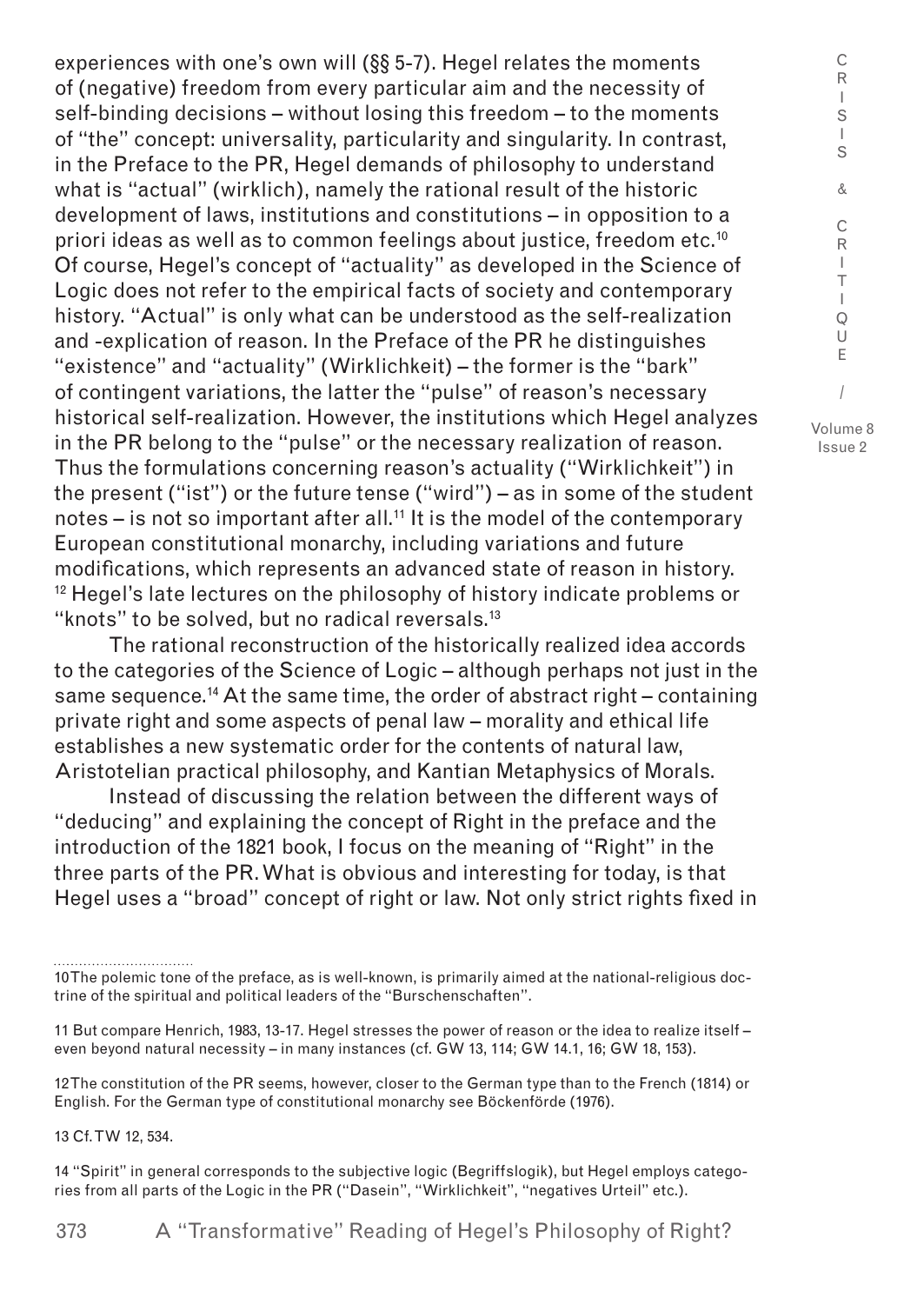laws and sanctioned by legal force – deriving from these laws themselves – belong to the concept of Right (or Law). This concept includes claims to institutional support for welfare and respect for the freedom of conscience (as in "morality") as well as the psychological, sociological, or administrative ("Rechtspflege") conditions of a stable culture of Law. The very expression of "abstract" – meaning in Hegel's terminology onesided and isolated from a semantic or institutional whole – retains his early criticism of the insufficiency of legal relations.<sup>15</sup>

However, since his Jena writings, he claims to have demonstrated that the pre-modern relations of fighting for honor, possession and domination are justly overcome by the rule of Law. And as the true claims of "abstract right" in the PR are "conserved" in its sublation into the following parts, so is the right of the person to property and unforced contractual exchange. As an expression of the "idea" in Hegel's sense of a self-realizing concept, however, right has to be firmly rooted in the customs, mentalities ("Gesinnungen") and dispositions of the people. Yet in contrast to the necessary realization of reason "in the long run", there are unavoidable risks for the stability of the rule of Law in modern societies: contemporary market societies are bound to undergo economic and social crises undermining loyalty to the Law.

What is the place of the concept of right in this analysis of the crises of civil society and its overcoming? The relations of private law are, of course, among the conditions of them. On the other hand, extreme economic crises touch the stability and justification of right or Law itself. Due to mass production, selling crises and unemployment, loyalty to the law erodes at both extremes of society. The extremely wealthy can "buy" the law. On the other side, among the poor without the chance to live a decent life by respecting the law, legal obedience may vanish. The poor are even justified in their disobedience and state punishment loses its meaning.16 But the "dialectic" of civil society does not result in a new form of economy or solidarity beyond legal relations. A single society may be driven beyond its borders into colonialism (PR § 248) or even collapse. The institutions which philosophy identifies and reconstructs in their rationality, instead of morally demanding or foreseeing them, partly prevent the crises and partly sublate the "spirit" of civil society. For Hegel, the social (corporations) and political institutions ("Polizey", ethical state) are not in principle unable to prevent the crises of civil society. But their permanent possibility indicates the necessity of a higher spirit, that of the ethical state.<sup>17</sup>

Issue 2

<sup>15</sup> Cf. GW 2, 201-204 (Frankfurt manuscripts), GW 4, 415- 485 (On the scientific treatments of natural law) or the Phenomenology chapter on the "condition of right or legal status".

<sup>16</sup> Cf. PR § 245, GW 26,1, 450 and Henrich 1983, S. 196.

<sup>17</sup> In PR § 256 Hegel calls the development from family solidarity through the "diremption" of civil society to its sublation into the ethical state the "scientific proof" of the latter's concept.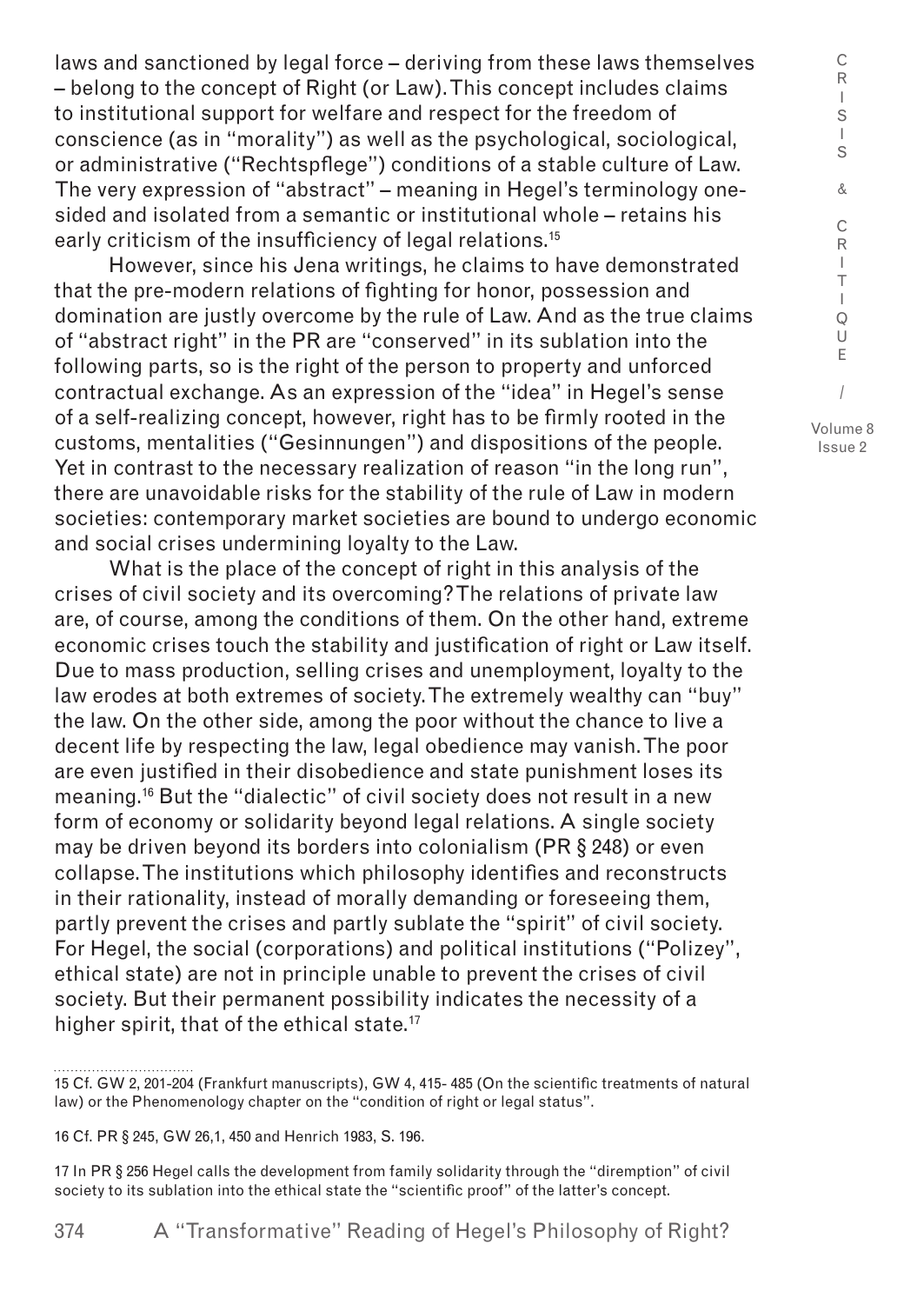To the strength of the modern state belongs, however, to give room for the "extreme" of "subjective particularity", that is the choice of lifeplans and the private pursuit of interests (§ 260). It integrates conflicts between the claims of individuals and groups with the common good in different ways: by invisible hand processes as well as by "directing their will to a universal end".18 The latter is the task of the corporations and the institutions of the social and ethical state. Civil society needs to be embedded within an "ethical" state which is worth inclusive personal sacrifices. This is not only required by Hegel's concept of the modern state as supreme legal authority.<sup>19</sup> It is also founded in a critique of the modern social contract state by a collective meaningful identity in the sense of the classical polis.

The "ethical"<sup>20</sup> relation towards the state overcoming the merely legal relations of civil society, however, limits Hegel's actuality: namely the citizens' willingness to find their last purpose and highest "freedom" in the ethical state as "unmoved end in itself" (§258). This end is worth offering all one's rights and interests (including one's life), if necessary to defend the state's sovereignty (§ 323) in wars.21 Nota bene: *not* primarily for the protection of (contemporary and future) citizens' rights, but for the manifestation of state sovereignty as embodiment of the absolute idea.<sup>22</sup> To be sure, for Hegel this demands no enthusiastic patriotism, but "only" the habitual semi-conscious knowing that the state can ask for the sacrifice of any right. But its significance within Hegel's concept of objective spirit is often underestimated: It not only realizes ("idealizes") the limits of all particular rights by negation ("nullity") but also transforms the necessity of natural death into a "work of freedom, something ethical in character" (§ 324, W 361).

The strengths and limits of Hegel's concept of right from a modern point of may be resumed in the following way: *firstly*, a broadening of the concept enabling science and politics to be aware of conflicts between different types and "layers" – for instance in the modern terminology

. . . . . . . . . . . . . .

21 If the dispensation of these rights manifests sovereignty, they are, of course, no effective limitation of it. They are rather an appeal, not a takeover of a piece of sovereignty (as intended in the revolutionary 18th declarations, cf. Hunt 2007, 114-116).

C R I T I Q U E / Volume 8

C R I S I S &

Issue 2

<sup>18</sup> PR § 260, AW 282, cf. also Enc (1830) § 537.

<sup>19</sup> This is Hegel`s permanent tenor against the relation between the state and the particular forces as a private law relation since his early manuscripts on the ancient German empire – compare Max Webers concept of the "expropriation" of all separate authorities by the modern state (as "Anstalt" – Weber 1988, 510 f.).

<sup>20</sup> Regarding the underlying interpretation of "ethical" and the relation between state and religion see Siep 2015, 2017.

<sup>22</sup> Many recent defenses of Hegel's theory of war (for instance Wood, 1991, XXVI) overlook its function for ontological "idealism" (§ 278) and secularized theodicy ("justification of providence" § 324). This, however, marks the difference to modern theories of "just war" – namely justified only by the defense of (present and future) citizens' rights.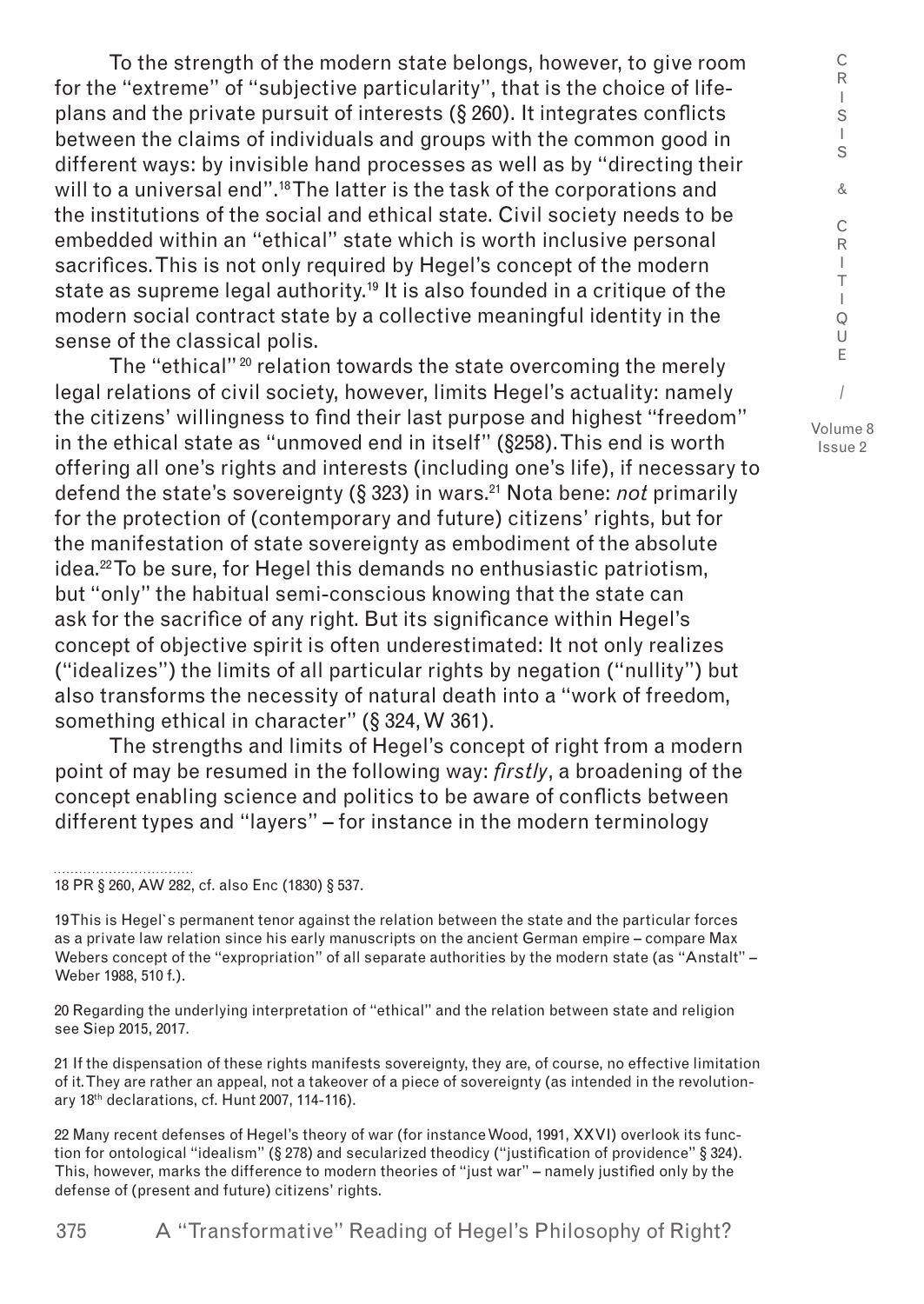between subjective and objective rights, individual and group claims ("cultural" rights, public goods etc.), protecting versus enabling rights (social, or today ecological rights). The contemporary conflicts between different "generations" of human rights or the debate of their individualistic or Western bias may profit from such a perspective.

*Secondly*, Hegel thinks that the deficiency of every form of legal relation has to be compensated. Not only by informal ways of mediation. $^{23}$ but more importantly by moral and ethical bonds. Customs, habits, and emotional sensibility allow for the recognition of irreducible individuality (as in moral conscience or private life plans) and the forming of emotional and rational relations of solidarity and trust.<sup>24</sup>

The reasons for Hegel's critique of the isolation and dominance of legal relations – especially concerning private law – are far from being obsolete. Not only the history of the relation between the state and private enterprise in colonialism and imperialism testify the dominance of "abstract right" and the freedom of "subjective particularity". Modern forms of "possessive individualism" or corporate snatch to global power and political influence still confirm such trends. On the other hand, the turn against the protection of individual rights or the rule of law – including the total abnegation of "enlightenment" – in authoritarian and totalitarian states of the 20<sup>th</sup> century led to forms of arbitrary rule with previously unimaginable degradations of human dignity.

Similar consequences were generated by the failure of states or of the rule of law in civil wars – even if legitimate in their beginning. In this light, the codification and enforcing of rights still seems the best way to protect the weak against the powerful. And even parts of the claims beyond "abstract law" have been laid down in voluminous codes for social or environmental law.

 They are at least a basis for legal demands and public pressure, especially by the media or social movements. In addition, different from the times of unlimited national sovereignty, social, cultural and ecological rights of individuals and groups are the subject of international law and jurisdiction.

Setting aside Hegel's anathema against philosophical prophecy, one may try to anticipate at least some future social problems regarding the significance of law or right. Taking climate change and pandemics as examples, the limits of the concept of right and legal procedures seems obvious: the securing of urgent public goods is widely considered to

23 PR § 223.

<sup>24</sup> In contrast to the Phenomenology, unfortunately, Hegel's discussion of conscience in the PR is much poorer regarding the integration of individual non-conformism in a "learning" community. But different from Robert Brandom I think that his concept of "forgiveness" is neither in the Phenomenology nor in the PR of such an all-understanding, pardoning and improving character as depicted in the "Spirit of Trust" (Brandom 2019). For a similar criticism see Knappik 2020.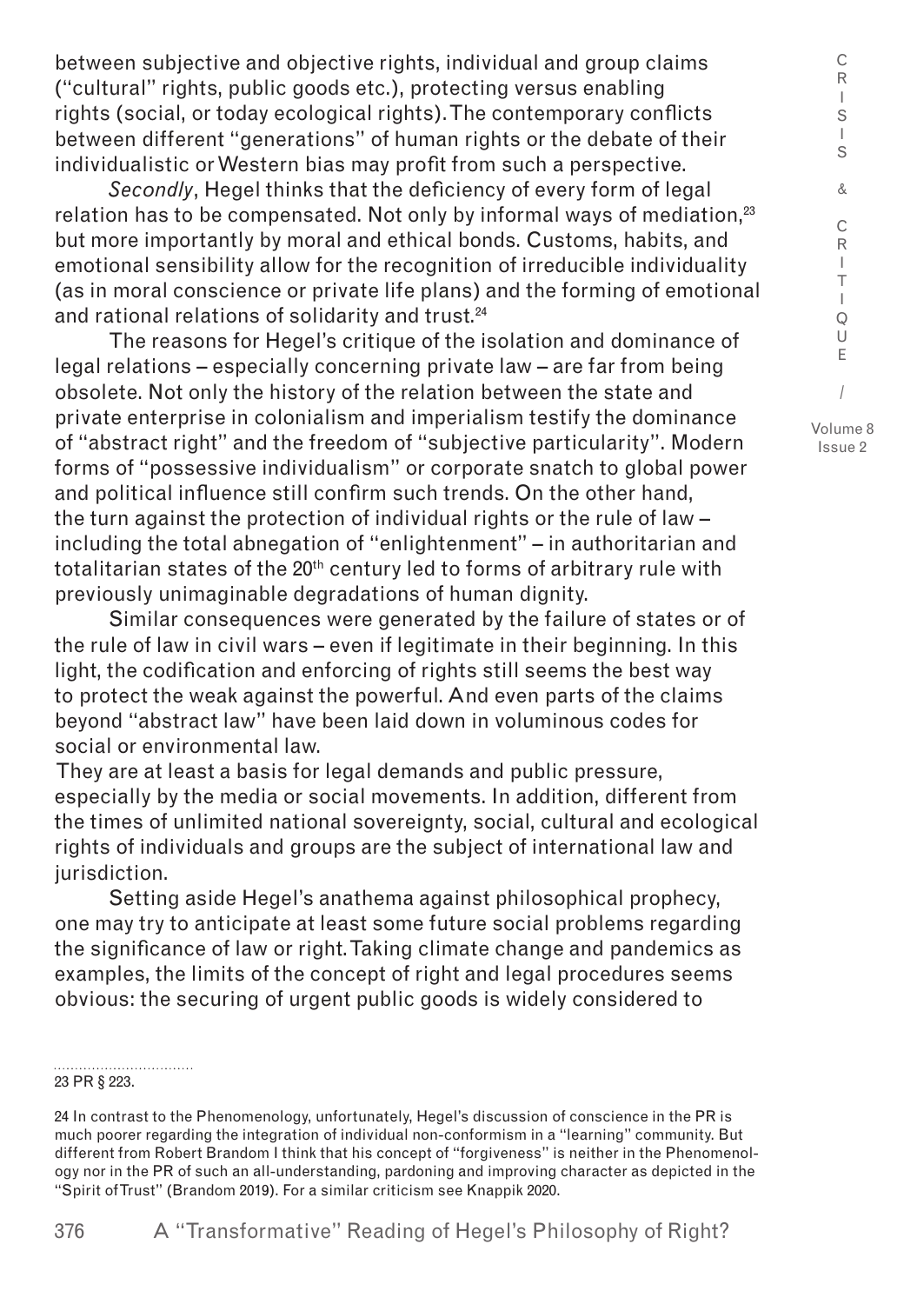justify cutbacks on civil rights and democratic legislation. However, to decree restrictions or distribute benefits – such as hospital beds or vaccination – at random without general rules and a justified prioritization would end up with extreme injustice most likely to the detriment of the weakest. To be sure, a fair distribution in many cases transcends universal legal principles. How to weigh the entitlement to uninterrupted school education for the young against the claim of the elderly to many years of probably healthy aging and the chance to die accompanied by beloved persons? Every step of introducing less formalized procedures – trusting the virtue of administrators, doctors or care-givers – runs the risk of voluntariness and corruption. Control by legal regulation as well as support for a sense of fairness and regard for particulars seems the safest way. The same is true for the second example, the restrictions necessary to maintain the conditions for human – and extra-human – life on earth. Emergency states are the best pretext for authoritarian ambitions. Every step towards such measures has to be considered carefully and put to the tests of legal courts on all levels of jurisdiction.

Thus it seems that Hegel's general concept of right still provides argumentative resources for contemporary problems. It demands universal rules, but at the same time a variety of mediations and compensations correcting their blindness against the particular. Furthermore, it requires extra-legal forms of recognition.<sup>25</sup> On the other hand, the expansion of the concept enables him to regard the state's "right" as practically unlimited. And in calling world history the "court" over the conflict between states,<sup>26</sup> he allows war to judge over the justification of state constitutions – of course with the certainty of reason ruling world history, which few philosophers share in the 21th century.

2.2 Objective spirit: The relation between individual, community and institutions

A similar conclusion may be drawn regarding the relation between individual person and objective spirit. Hegel's conception addresses problems still virulent in modern social philosophy and sociology. It takes steps in a direction convincing to follow. But the monistic "idealization" of all independent claims into a single "peak" forfeits much of the benefit gained on the way.

In his conception of objective spirit Hegel tries to strike a balance – both in an explanative and a normative sense – regarding the mutual dependence *and* independence between individual and group or institution, even the "material culture" of an organized society. Several

 $\blacksquare$ S & C R I T I  $\Omega$ U E / Volume 8 Issue 2

<sup>25</sup> As to modern attempts at transforming Hegel's concept of mutual recognition cf. Honneth 1992 and Siep 2020 a.

<sup>26</sup> Cf. PR §§ 334, 341 – and notably strong Enc. 1830 § 550.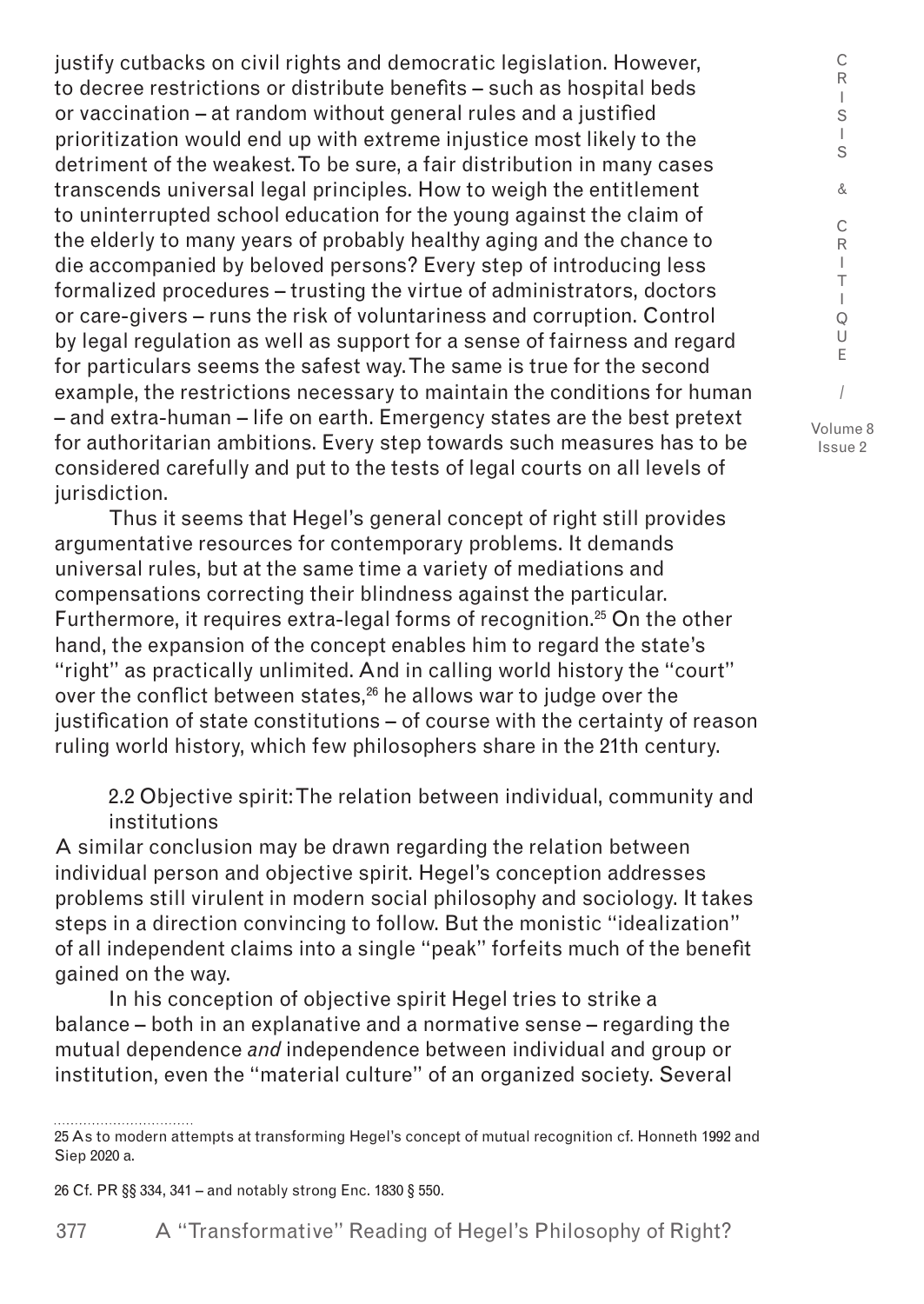modern conceptions in social ontology and political philosophy aim at the same goal. Empirical findings regarding the forming of the human mind by a symbolic order, the shared memory<sup>27</sup> and the reign of customs and rituals within a society and beyond its "borders" – often only imaginary – are overwhelming. Cultural habits and identities are not the results of individual decisions nor of contracts between the members. Instead, they emerge from an "unconscious" anticipation or equipoise between the expectations within a group. On the normative level this behavior leads to the ascription of validity to institutions, offices, values (f. e. monetary) etc. Such ascribed normative force outlasts the existence of its investing subjects if it is laid down in scriptures or other media of the cultural memory. For Hegel, these "objective" structures or cultural patterns may even reach a historical stage where philosophy is able to reconstruct them as a conceptually necessary order of "determinations of freedom" (Enc. 1830, § 484).

However, such an order may remain a mechanical "lifeless" system, not adequate to the changing emotions, imaginations, and thoughts of its members. They need to constantly execute, interpret, and modify them. Some such patterns remain a cage for a long time – but short of a biotechnical change of the human being not forever. To avoid such alienation, the objective structure must be recognized and enacted by the players of the game or drama, to put it metaphorically. Hegel calls this the "realization" or reality of objective spirit by individual and collective activities. But this is a mutual realization: without playing a recognized social role the individual is unreal, it has no "state" (Stand). To achieve it, demands the mastery of one's body and mind and the acquirement of competences to participate in cooperative activities – the subject of Hegel's anthropology. Such mastery is a constant disposition or habit, in the tradition of Aristotelian virtues. However, it requires opportunities to find a place for one's gifts in a system of the cooperative meeting of needs – which for Hegel is not guaranteed in a market society. From a contemporary perspective, even passive roles and understandable behavior – if needs be, medically understandable – grants to the individual human status and the basic rights which come with it.

To understand the Hegelian conception, this mutual dependence and independence must be discussed both from an *ontological* and a *normative* perspective. In the ontological perspective, Hegel partly accords with modern theories of collective intentionality, social institutions, public mind or social systems.<sup>28</sup> He does not regard objective spirit as "supermind". It is not a person or an individual will without a body or a material substratum, like a transcendent God. Even world spirit is not such a

27 Echterhoff et al. 2011.

28 For instance, Searle, Pettit or Luhmann. Cf. Siep 2020.

S & C R I T I Q U E / Volume 8

Issue 2

C R I S I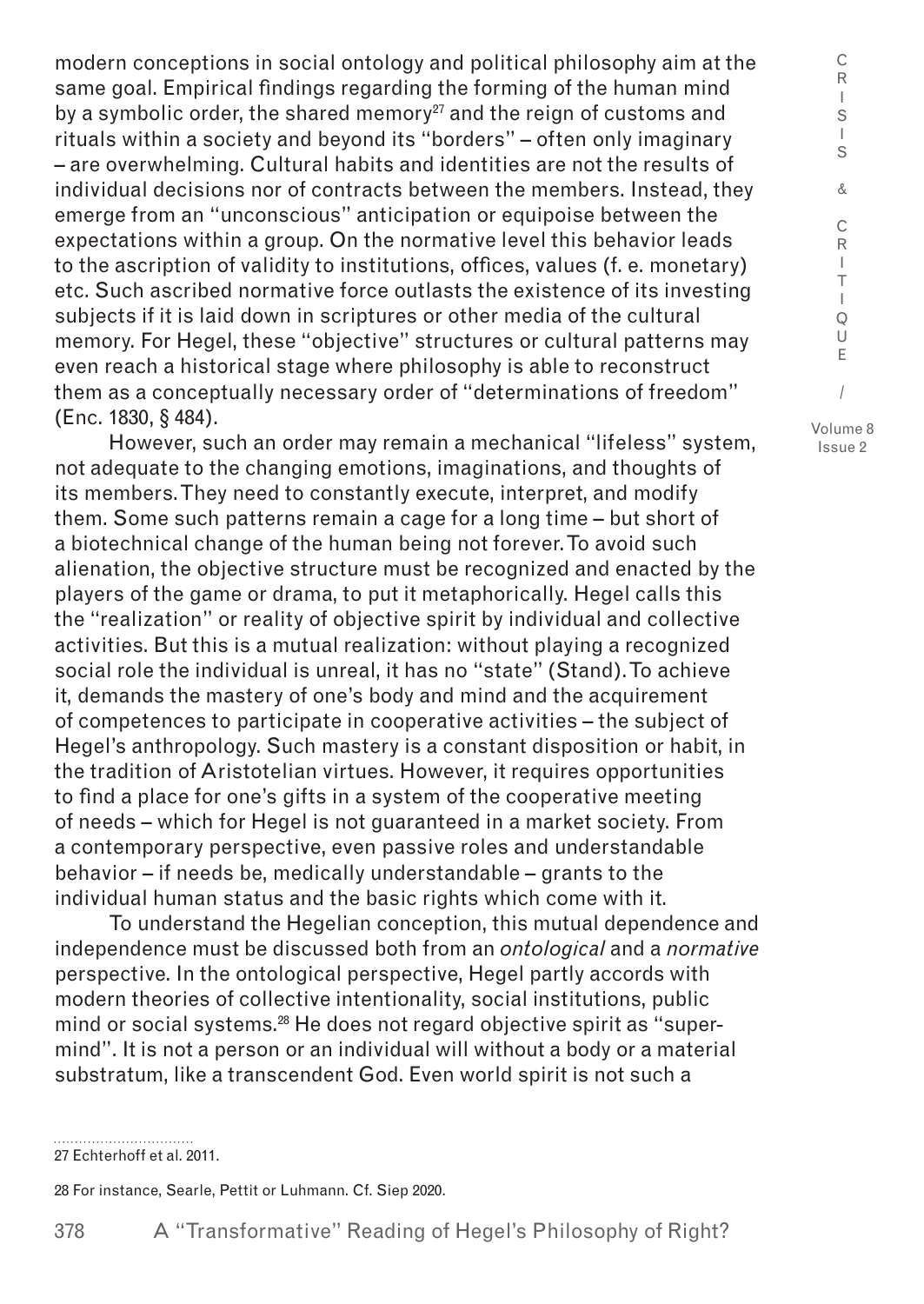personified entity governing history like a puppet master. Rather, it is the direction of the tendencies and institutional developments which can be reconstructed as leading to the rational solution of social problems. However, for Hegel this is not, as for Kant, a mere hermeneutical hypothesis. For him, such a "governance" follows not only from a systematic understanding of history, but from the relation of spirit to nature and to the system of categories. Reason has the irresistible force of the "idea", the unified network of all categories, to unfold and to materialize itself. Thus the philosophy of history can be understood as a secularized theodicy.<sup>29</sup> There is little agreement with Hegel in this regard in modern social philosophy and philosophy of history.

Another difference to modern philosophy is Hegel's view of different degrees of "reality" – which in part relativizes the thesis about the dependence of objective spirit on human individuals and nature. In the Platonic tradition, Hegel holds a gradual concept of reality and truth (ontological truth). It is most explicit in the philosophy of nature, where the higher levels ("Stufen") use the lower as its material and represent a more real and true existence. Hegel claims spirit to be the "truth" and underlying reality of nature. The latter's purpose and "determination" is to serve spirits self-understanding and free actions.  $30$  On the level of animal life, the individual serves the reproduction of the species without a concept or awareness of it. In contrast, the spiritual (human) individual is able to know and take a stance – affirmative and critical – towards the community and its institutions. However, the universal will embodied in permanent institutions represents a higher manifestation of the idea than the normal mortal and particular individual.31 This will itself is individualized ("we as I") in the particular sovereign state and its highest representative, the constitutional monarch (PR § 279). The institutional unification ("Vereinigung" § 258) is a higher form of reality and truth than the singular mortal individual.<sup>32</sup> As we have seen (above p.  $\lt 6$ ), this does not exclude the state's duty to protect individual rights but justifies its higher dignity and priority of rights.

Ontologically, such a Platonic teleology of being and truth has lost its plausibility. Ontologies of emergence and supervenience<sup>33</sup> are much more in accordance with the modern sciences, especially the view of evolution as a non-teleological process, This does not require to go back

29 Cf. TW 12, 540; in the same direction: GW 13, 114; GW 14.1. 16.

- 31 For a critique of Hegel's "strong institutionalism" cf. also Henrich 1983, 32-34.
- 32 Cf. GW 26, 3. 405 (confirming §§ 258 and 323 of the PR).
- 33 Cf. for instance Collier 1994.

R I S I S & C R I T I Q U E / Volume 8

Issue 2

C

<sup>30</sup> Although spirit depends on (or "presupposes") nature both cognitively – as its prefiguration and opposition – and practically, as condition for social activity. Regarding the "neo-platonic" aspects in the relation between objective spirit and nature see Siep (forthcoming a).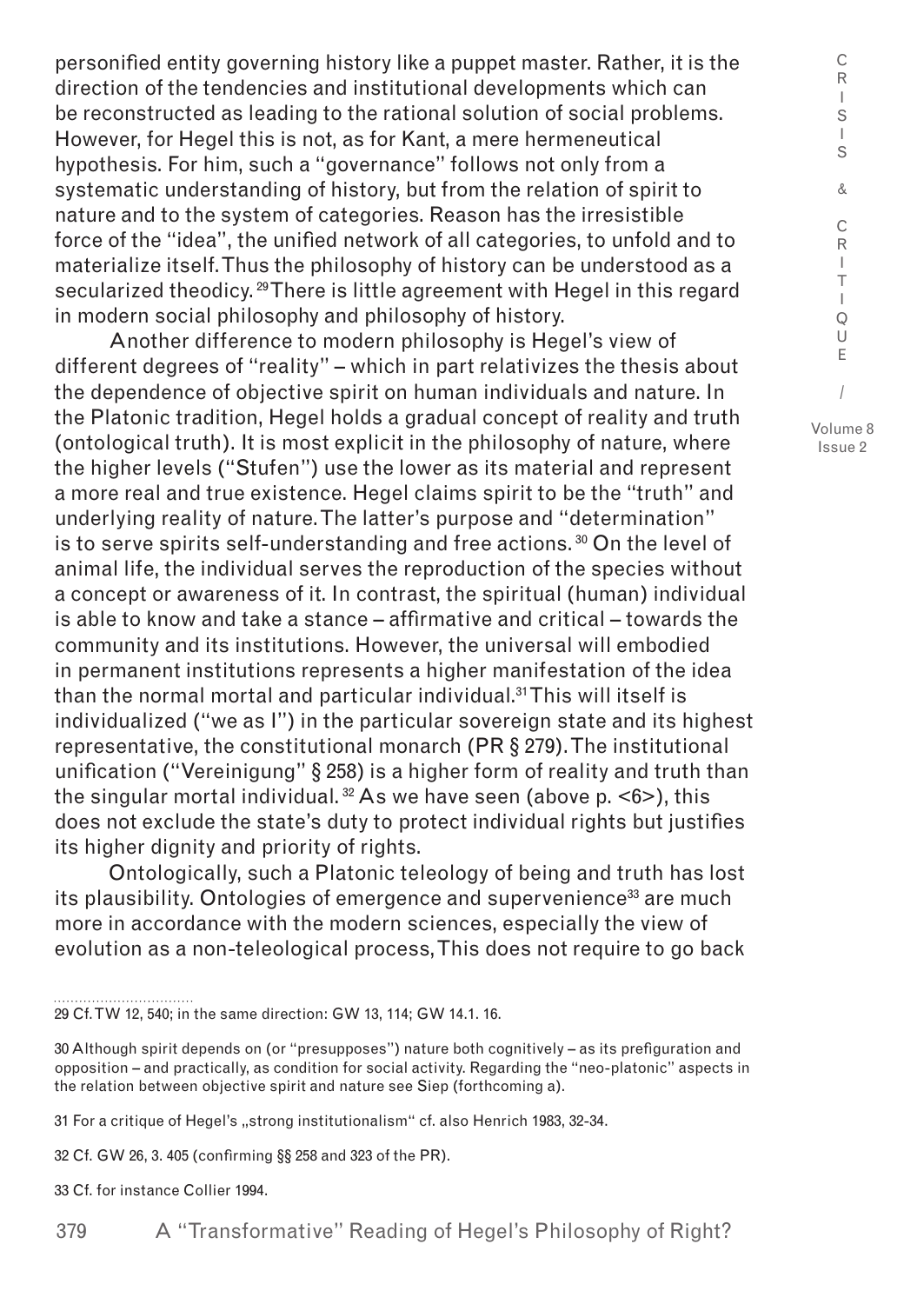to reductive naturalism. But it allows for the independence of the "lower" strata, including the "vanishing" individuals, as against the more complex and more permanent entities. Neither permanence nor universality justifies higher ontological dignity. Unity, universality, and eternity are metaphysical criteria of traditional ontologies not convincing in a world of contingency, change and pluralism.

As to the *normative* dimension, Hegel's attempt to take into account the mutual dependence and support of "moments" and the whole remains attractive for modern social and practical philosophy. But this conception, too, is flawed by the lack of symmetry and reciprocity between element and whole, individual, and institutionalized community. Hegel's key term for this relation is "mutual recognition". According to its general conceptual scheme it is characterized by a reciprocal and symmetric structure pertaining both to the recognition between individuals and between individual and group ("I" and "We").<sup>34</sup> Following Fichte, the development of recognition is a ("transcendental") condition of individual and collective self-consciousness. For Hegel, however, recognition is not an a-priori principle. It comprises stages of socialization and historical institutions. Especially in Hegel's Jena writings, the "movement of recognition" functions as explanation, as "motor" – for instance in struggles – and as normative criterion. The latter is due to its – for Hegel – teleological character: social integration is the realization of an implicit goal, the free mutual recognition and the mutual support which he calls – with Kant – "organic". The flourishing and the interests of the members are the purpose of the whole and vice versa.

For modern social philosophy both the "transcendental" and the "teleological" character of mutual recognition are doubtful.35 But given the socio-psychological evidence for the striving for recognition and the pathologies caused by its failure in all kinds of social environment, the concept is still fruitful. This holds both on the level of explanation and normative judgement. Despite the plurality of life-plans and self-designs, it seems necessary for a self-reliant being to be recognized in different forms of emotional and institutional "embedding" – even an outsider aims at being taken seriously. And for the modern mind the criteria of recognition have to be approved not only by the shared culture but also from one's own point of view.

Hegel himself, however, remains not true to the supposed symmetric character of mutual recognition. Although he requires the self-negation and release of otherness on all levels, the highest stages of objective spirit clearly present an asymmetric priority of the institutionalized and individualized common spirit. Whereas in his earlier

35 Cf. Siep 2014, 22-26.

I S & C R I T I Q U E / Volume 8

Issue 2

<sup>34</sup> Compare the exposition of the "movement of recognition" at the beginning of chapter IV (selfconsciousness) of the Phenomenology and Quante 2018.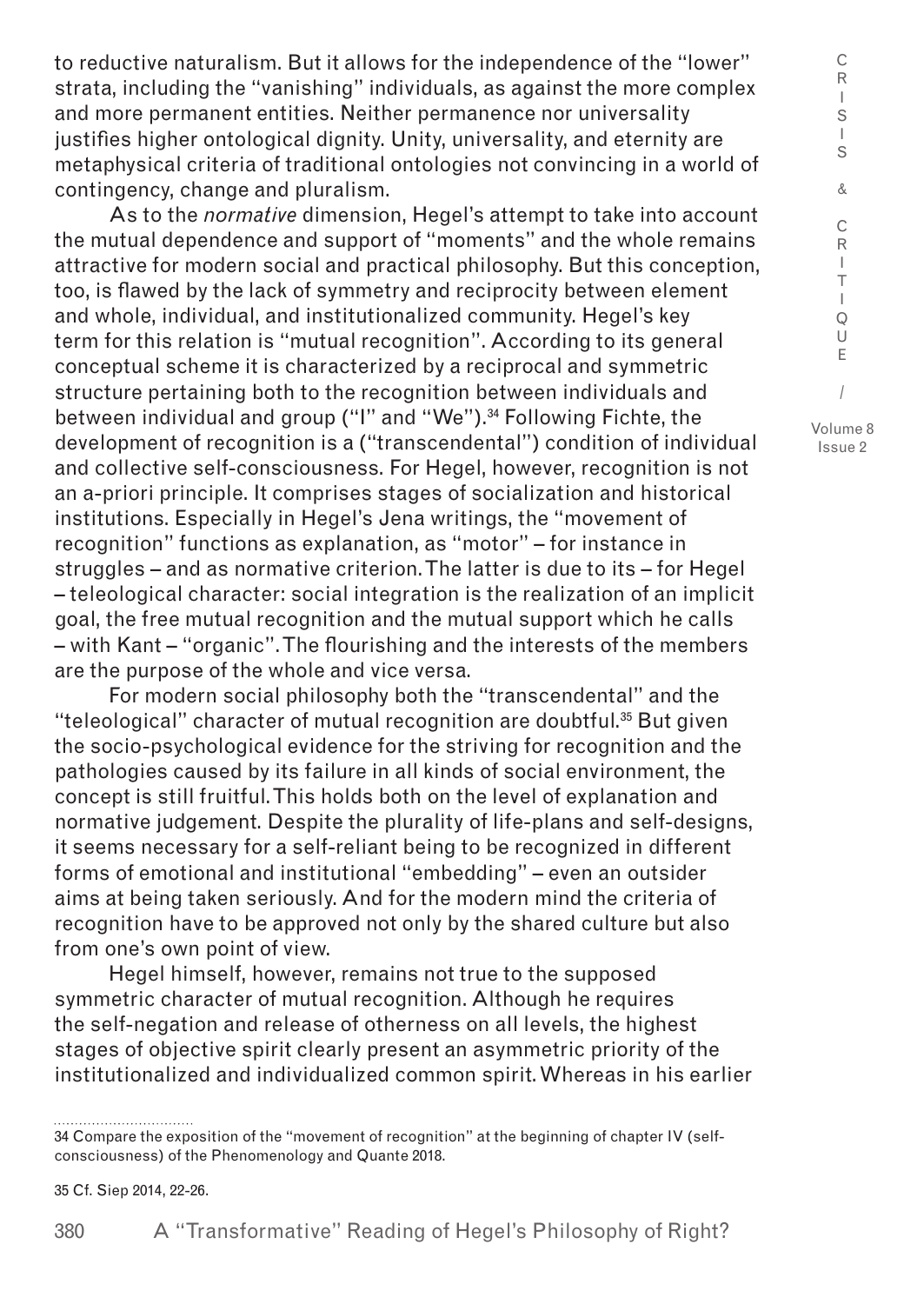manuscripts he talks of a self-offering of the state in his recognition of its citizens,36 the philosophy of right speaks of a recognition demanding self-sacrifice only on the side of the citizens  $(\S 324).^{37}$  And the state may not only sacrifice individual rights but the civil existence – not only in the material sense, but also in the "ethical" of habits and mentality– of whole groups (the "Pöbel").<sup>38</sup> Modern constitutional theory, recognizing a right to resistance in cases of severe violations of human rights or of the attempt to overthrow the constitution, turns away from this asymmetry. At the same time, a pluralistic legal philosophy abandons Hegel's concept of an "ethical" state, the identification with which gives individual life its meaning.39 To be sure, Hegel's intention to discover a non-private, nonegocentric secular communal spirit did not lose its significance. But its direction towards the state is more than problematic.

This is obvious not only with regard to the nationalist, colonialist and totalitarian past, but also to new forms of national-religious or theocratic cultures. Feeling in harmony and recognition by the group and its most important representatives is demanded and considered worth abandoning one's independent reasoning ("sacrificium intellectus"). Unquestioned obedience, unswaying loyalty and readiness for personal sacrifice are often regarded as the highest virtues demanded by trusted membership. In religious groups or their secular offspring doubting still counts as sinful or treacherous. The division of labor between the spiritual experts (priests, political party elite etc.) and their virtuous followers is willingly accepted. Precious and everlasting compensations have always been promised for such sacrifices.

For Hegel such self-disclaiming is irreconcilable with the human spirit and the strife for autonomy of thought and will. This striving is the key for a systematic understanding of the functions and capacities of the human spirit (subjective spirit) and history. Whoever wants to preserve this view of recognition without Hegel's strong metaphysical principles and asymmetric consequences is in need of a different anthropology and theory of historical experiences (cf. below p <16-18>).

37 This asymmetry can be found in other aspects of the philosophy of right, namely penal right, as well, cf. Siep 2017a.

38 Cf. Ruda 2011.

39 Absolute spirit, especially religion and philosophy, are more "full-blown" sources of meaning. But only insofar as they are in harmony with (and justify) the principles of the constitutional state.

Issue 2

C R I S I S &

<sup>36</sup> GW 8, 254, 255 (philosophy of spirit 1805/06): the universal "sacrificing itself to let me have my own". Although the institutional examples are preserved in the PR (welfare expenses, extra-legal mediation and pardon after the death penalty) Hegel here affirms the general symmetry between universal and individual self-negation.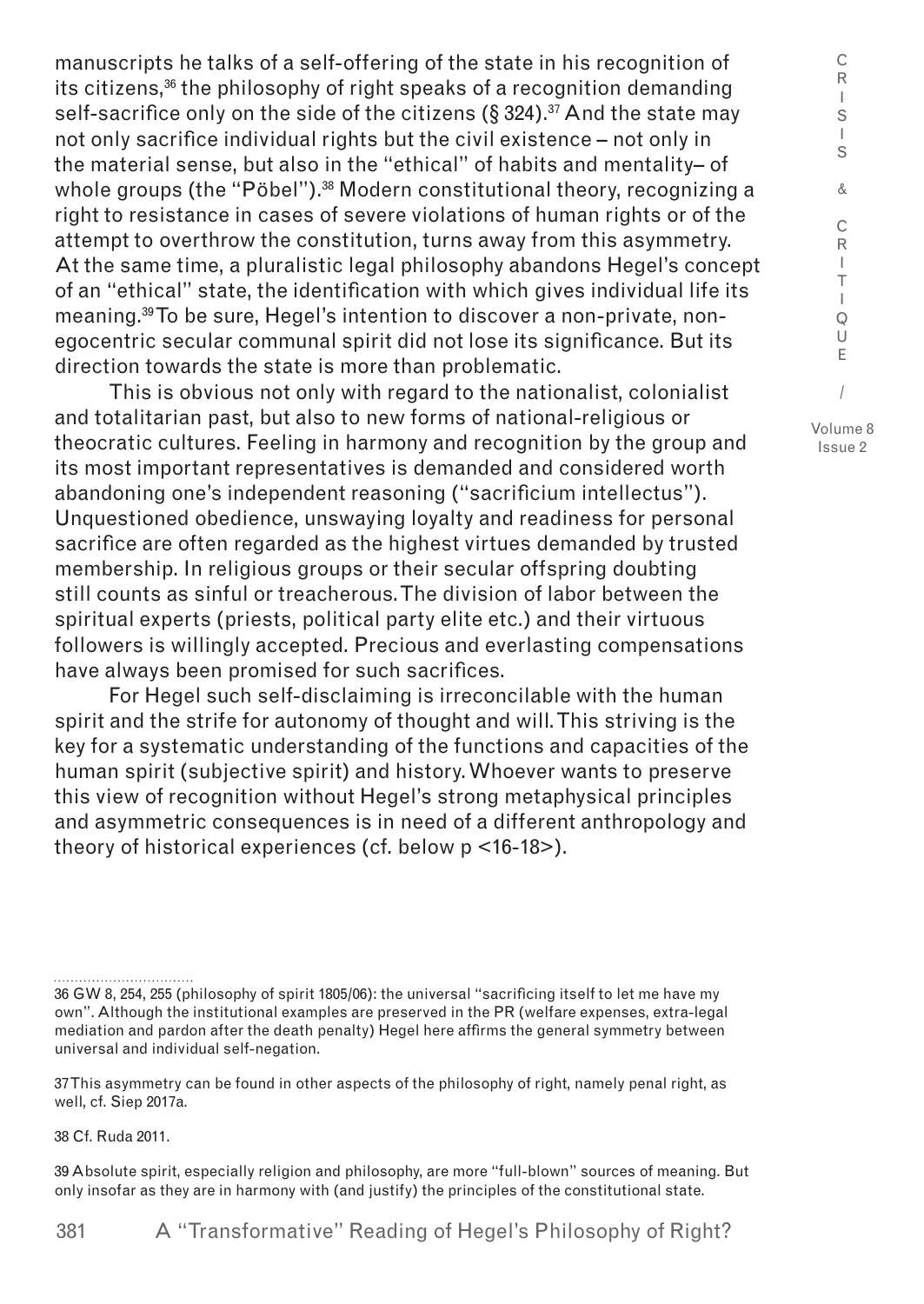# **3. Why transformation?**

The critical look on a "classical" philosophical text has different reasons and consequences. The hermeneutic reader, if it grants the culture and philosophy of the present time any justification at all, will try to arrange a "charitable" reading with some of rather uncontroversial modern institutions. Most of the modern readers share the conviction that, for instance, some form of limited sovereignty and of democracy, the equality of gender and of non-religious convictions etc. are justified. They tend to detect the prefiguration of these principles and institutions in Hegel's text. Or else they attribute alternative institutions not to the core of his legal philosophy but to the spirit of his time – if not to a dissimulation in front of state or church power. For a creative reading these deficits are without importance, because its interests concern only the promising aspects for new directions – like logical or social dialectics, historical semantics, social epistemology etc. For a transformational access, in contrast to both, it is necessary to understand how deep the unacceptable consequences are rooted in Hegel's thought. And on the other side, by what philosophical means his fruitful insights may be conserved and redirected.

3.1 The insufficiency of the Hegelian framework The "transformative" stance assumes, with Hegel, that philosophy is the conceptualization of its own time ("ihre Zeit in Gedanken gefaßt"). However, the deficits of Hegel's conception of Right and objective spirit are not to be ascribed to his "accommodation" with historical circumstances. To the contrary, they are a consequence of his most basic ideas of philosophy ("science") and of an absolute as immanent in all reality. A transformation, therefore, must touch the basics of Hegel's system. This can be demonstrated both regarding the philosophy of right (1) and of the sciences (2).

(1) For Hegel, in his "idealistic" transformation of Spinozism there is one single self-realizing, self-differentiating and self-understanding thought ("Idea") constitutive for the true reality of nature and society. The sovereign state is a high-level expression of this differentiating and unifying force, confirmed by Hegel still at the beginning of the "Idea" chapter of the Science of Logic.40 In the PR he explains the "personality" of the state in the same terms as those of the absolute idea in the Science of Logic, namely as a concentration and idealization of all determinations in one single self.41 The result is the "absolute right" and "self-certainty" of the state and its representative (§ 278).

40 GW 12, 175 sq.

41 PR § 278, cf. Science of Logic, GW 12, 251 "pure personality …containing everything (alles) in itself".

I S & C R I T I  $\Omega$  $\cup$ E / Volume 8

Issue 2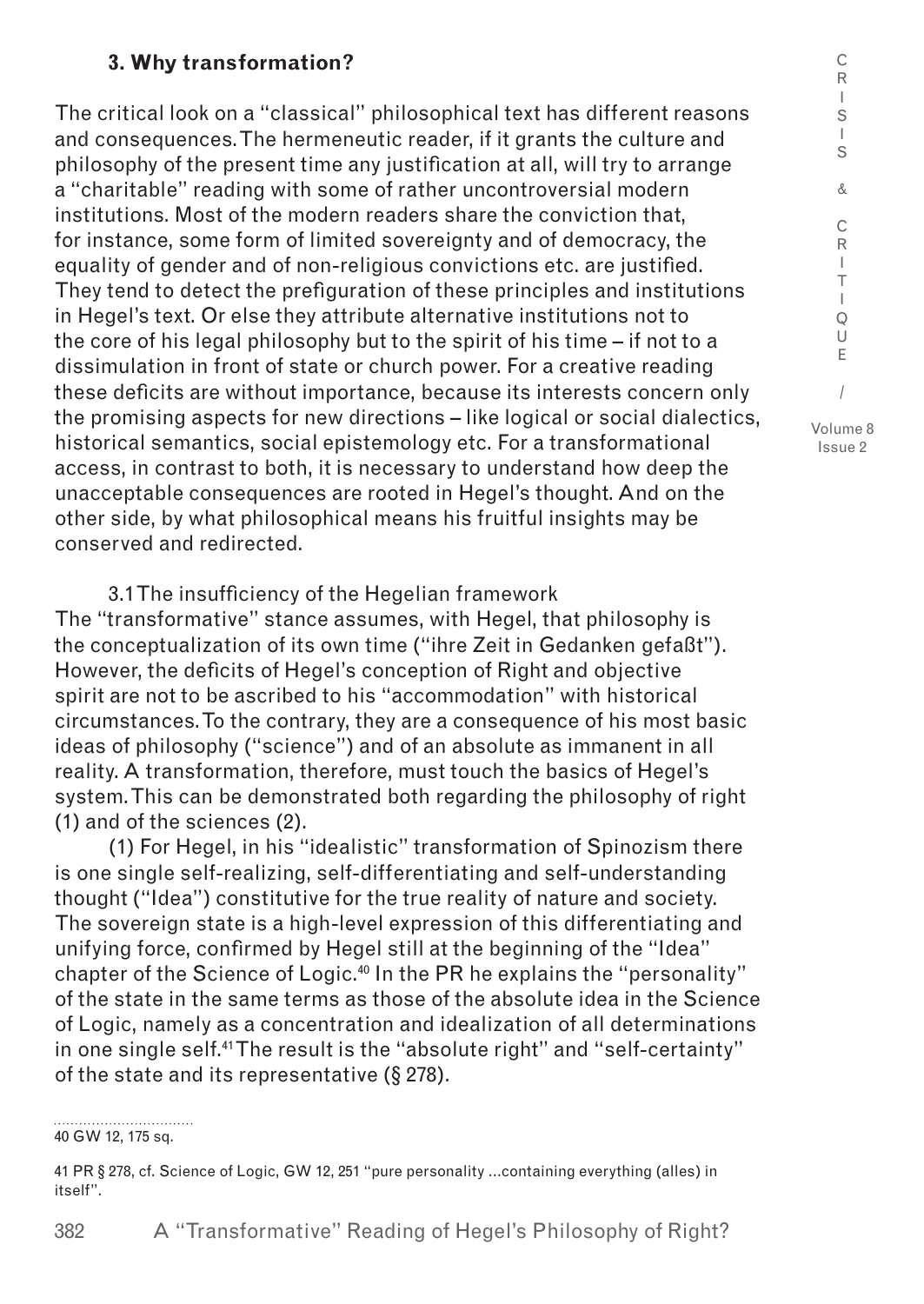(2) In the Platonic tradition, Hegel understands philosophy as a system of concepts to be the true "science" and setting the standards for scientific truth claims. To be sure, he accepts the empirical sciences as the point of depart for philosophy both regarding nature and history.<sup>42</sup> "Point of depart" however, is not the same as criterion of truth. Hegel compares the relation to that of digestion: The material has to be radically converted in order to fit in a system of self-explicating concepts.43 These concepts may have to be adjusted to the progress of science and new cultural life forms – requiring an amendment of Hegel's *Science of Logic*. But the criterion for valuable science is, in the end, whether the results and categories can be interpreted by such a philosophic system. Given the diversity of scientific results, their permanent adjustment and the role of contingency in natural and historical processes, an explanation by a self-closing holistic conceptual systems is not guaranteed. To be reconstructed according to the criteria of a philosophical system laid out by Hegel's method of conceptual self-differentiation and re-integration seems too narrow to be a selective criterion. Today, rational justification must do with lesser syllogistic stringency<sup>44</sup> than demanded by the Hegelian model.

#### 3.2 Outlines for transformation

The constitutional history after Hegel has seen both the extreme growth of state power and sovereignty as well as movements to limit it by constitutional restrictions, new forms of division of power and human rights. Of course, there are still arguments for a "strong" state able to limit the ambitions of both the liberal market society and religions.<sup>45</sup> But the conception of the state as the ultimate end in itself has had terrible historical repercussions. A state-absolutism, of course far away from Hegel's constitutionalism, led to the overcoming of the Rule of Law altogether and to incredible crimes against humanity. The controversies about the limits of single state sovereignty in constitutional and international law are far from over.<sup>46</sup> But if such overstretching of sovereignty is to be averted, human rights must be protected against it $47 -$ 

42 Cf. Enc.1830, §§ 7, 12, 38, 246.

43 Enc. 1830 §§ 14, 15 (cf. Enc.1817 § 10: "What is true in a science, is true because of and due to philosophy").

44 Even if the syllogistic relation between the concepts is understood as "making explicit" in the sense of Brandom (1994). The process has to come "full circle" in the Hegelian model (Enc. 1830, § 15).

45 Regarding this reason for strengthening state authority see Siep 2015, esp. 227-231.

46 The "responsibility to protect" is not universally accepted in international law. However, there is still support for the formula "protection of a population against severe crimes of its own government" (Kreß 2019).

47 According to Martin Kriele, the history of human rights can only be understood by their opposition to sovereignty (Kriele 1973).

R I S I S & C R I T I Q U E / Volume 8 Issue 2

C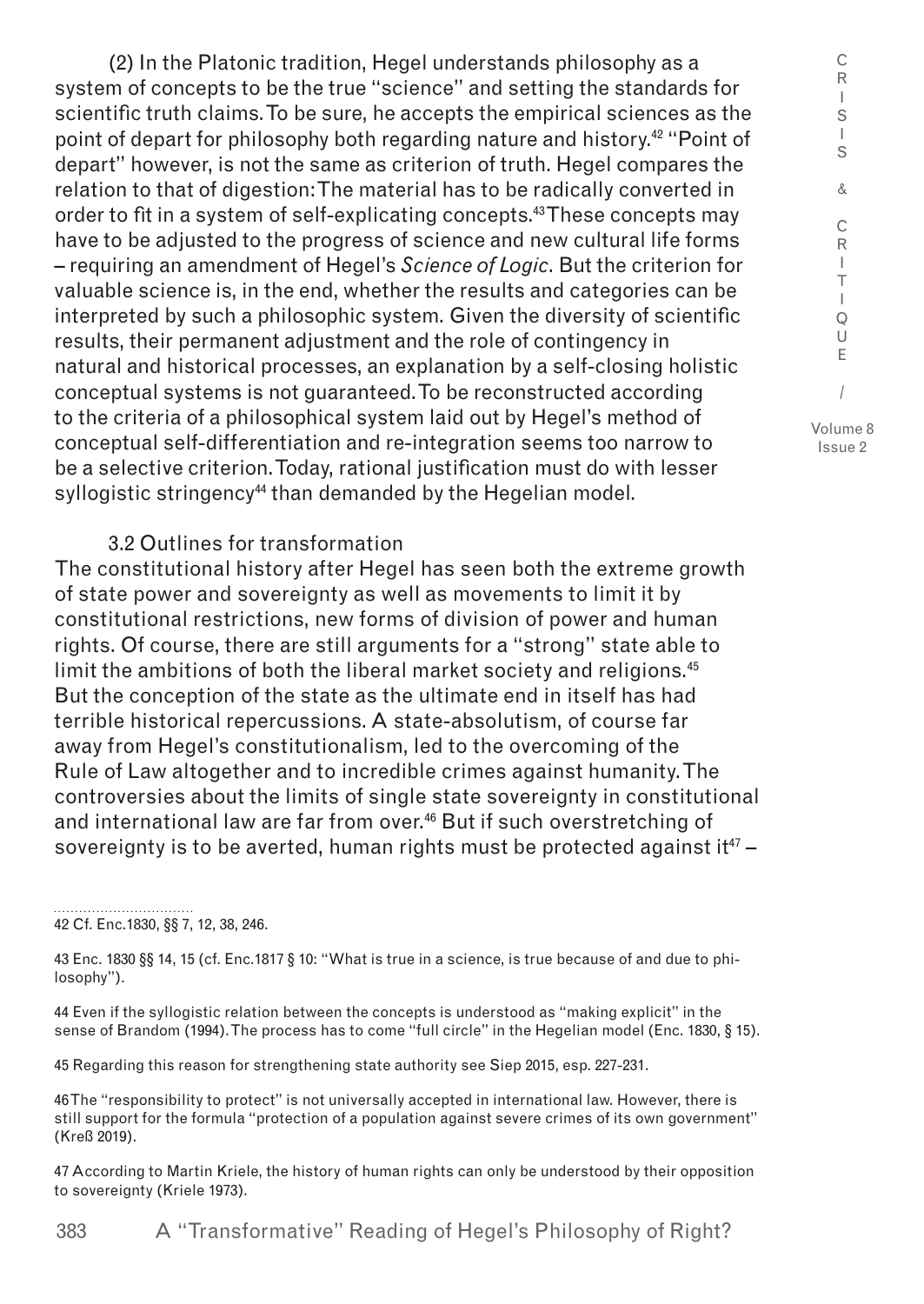not be negated in order to manifest its superiority. This requires different constitutional instruments which Hegel rejects, ultimately due to his ontological monism.

Why should the fundamental changes with regard to Hegelian premises still be called "transformation" and not simply a replacement by an empiricist epistemology, contract theory, historicism etc.? Because, in my view, the necessary alterations can be paralleled with those parts of the Hegelian system which are the sources of his philosophy of right, namely his philosophy of subjective spirit (1) and of history (2). Also, the concept of the inner structure and formative process of objective spirit, namely mutual recognition, may be reconstructed in a less asymmetric and teleological way (3).

3.2.1 Subjective Spirit and normative anthropology Hegel's philosophy of subjective spirit combines anthropology with a theory of mind – including the emotions – and epistemology. $48$ The anthropology is exemplary both regarding its psychosomatic character and the awareness of the social roots of the individual. The "phenomenology" recollects the development<sup>49</sup> from a "Cartesian" difference between consciousness and external world to a concept of self-conscious reason in the natural and social world – that is, a rationally accessible nature and a common institutionalized will. The "psychology" explains the purposive function of the cognitive, emotional and volitional faculties. This purpose is "true" knowledge aiming at individual and collective well-being ("Glück") and autonomy.

There are several traits of Hegel's philosophy of subjective spirit, providing the "deduction" of his concept of right (cf. above p. <4>), which should be "conserved" in a modern transformation. The *first* is his "top down" view of the natural conditions of human freedom.<sup>50</sup> Modern science and philosophical naturalism is used to argue "bottom up" from the biological (today: genetic, evolutionary, neuroscientific) basis of cultural and normative behavior. But it is not obsolete to ask for a "purposive" (zweckmäßig) human condition enabling his "achievements" of autonomy and a social order of equal rights. The human being is dependent and vulnerable, physically as well as regarding emotions and cognitions, but at the same time better equipped than other animals to understand intentions and cooperate on this basis.<sup>51</sup> In addition, a conceptual language and the capabilities for reflection and empathy may well be

48 Cf. Halbig 2002.

49 Elaborated in the Phenomenology of 1807.

50 Transforming the tradition of Kant's third critique and Fichte's Fundaments of Natural Law by a stronger, 'Aristotelian', teleology.

51 Tomasello 2016.

S & C R I T I Q U E / Volume 8

C R I S I

Issue 2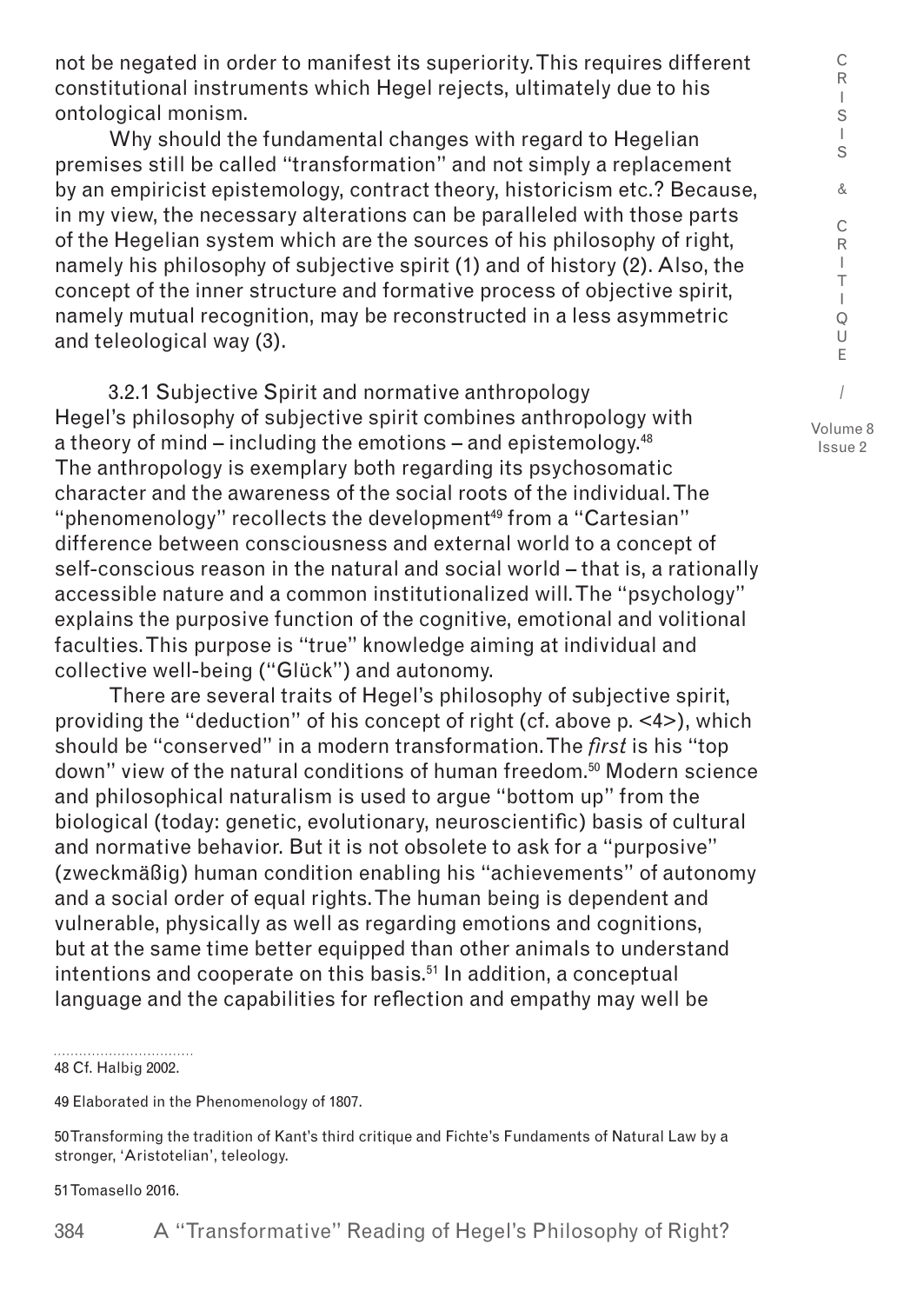understood as directing the human being towards a society of both personal autonomy and social solidarity.

The *second* strength of Hegel's conception is the avoidance of all sorts of common dualisms: between mind and body, individual and group, reason and emotions, essence and history. Although I cannot expand on the full consequences here, that avoids many problems still vexing modern philosophy. In a Hegelian view, both for the individual psyche as for the social cooperation any form of one-sided ("abstract") domination of bodily, emotional or cognitive faculties will prevent balance and possible flourishing. Instead, they must be developed in their own right but at the same time as dispositions for their seeming "other": reason enables a culture of the body and the emotions, their particular (including cognitive) as well as their integrative potential. This includes the inherent epistemology of the Hegelian "psychology": Natural, social and normative sciences have their own rules, but can be judged in view of their potential for human autonomy and flourishing – today, beyond Hegel, for human integration in sustainable natural processes as well.

The *third* point of contact is included in the overcoming of the gap between essence and history. It is most explicit in the *Phenomenology of Spirit* (1807) whereas in the Encyclopedia the tie seems loosened. In the encyclopedic system, the philosophy of history, mostly concerned with the history of objective and to a lesser degree absolute spirit, becomes separated from the *Phenomenology*. How historical experiences shape the human "psychology" of needs, emotions, and concepts of selfestimation, like honor, virtues and collective identities (family, tribe, church or nation) is only hardly discernible within the now reduced *Phenomenology*. In this regard a modern historical anthropology is needed which relates the discovery of human capabilities and ambitions, as well as their denial, to changing social institutions.<sup>52</sup>

#### 3.2.2 A structured history of historical experiences.

Different from Kant's conception of the moral law and of the principles of right – private, public and international – as based on pure reason, Hegel understands objective spirit as a process of self-discovery by historic reversals or revolutions. The "cultural memory" of the process of learning by these reversals is deposited in the social, moral and legal institutions and constitutions.53 Behind the reversals are, as the *Phenomenology* (1807) demonstrated, processes of isolation of epistemic or normative principles and their re-integration into a holistic network. For Hegel this can be reconstructed by a systematic semantic of "concepts". In his later philosophy of history, the force behind the history of constitutions

52 A valuable contribution is Frevert 2017.

C R  $\mathbf{I}$ S

<sup>53</sup> Hegel uses the concept of "constitution" in a broad sense including habitual dispositions and "mentalities" of populations.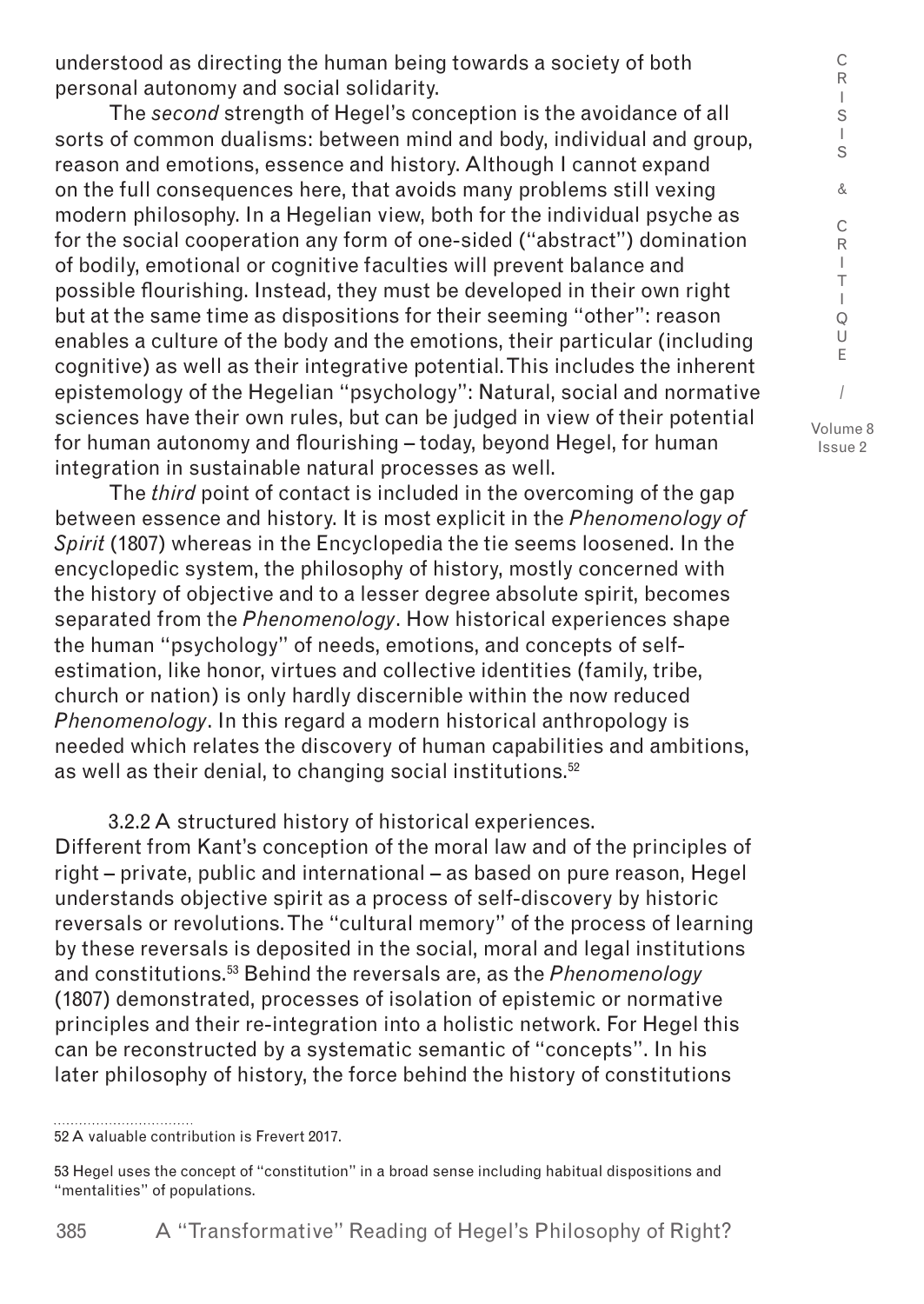and epochal "spirits" – mainly Oriental, Greek, Roman and Christian-Germanic – is the self-differentiation and reflection of freedom. As I have indicated, Hegel's concept of a necessary self-realization of reason or idea is bound to metaphysical presuppositions and inadequate to reconstruct the history of historical experiences since his time. But it seems possible to conceive a more open history of experiences with institutions and constitutions in the narrow and the broad sense. Regarding the broad sense one may understand Charles Taylor's history of modernity, Robert Brandom's "edifying" conception of post-modernity or Axel Honneth's history of communicative freedom as such attempts.<sup>54</sup>

Closer to Hegel's philosophy of right it seems possible to reconstruct the history of the relation between individual and collective or institutional rights as such a series of reversals and re-integration. For the "constitutional" principles which are "real" in the sense of widely accepted today – at least "on paper" – this would have to include a history of the "generations" of human rights as well as the history of the social welfare state, the division of power in a constitutional democracy ("Rechtsstaat") as well as that of secularization and religious pluralism may be reconstructed this way. The history of human rights presents a paradigmatic case for the pattern of isolation, domination and reintegration of rights in need to be balanced and compensated by their "opposite".55 There is, of course, no universally accepted or justified completion of institutional learning processes. And the steps are not governed by a necessary progress of reason. But at least a core of basic human rights can be defended as required by a less stringent "logic" of past experiences and of the moral point of view.

3.2.3 Mutual recognition as an open and symmetric process. Hegel's concept of mutual recognition is one of his most fruitful contributions to contemporary philosophy – as the aftermath from Kojève to Habermas, Honneth, Taylor, Ricoeur and Brandom testifies. In Hegel's implementation, however, it is defective, as becomes obvious in the asymmetric relations between the ethical state and its citizens.

If the rather homogenous society of Hegel's time – shaped by Christianity and estates – was in need of supra-legal ties of recognition, this is evidently more the case in modern pluralistic societies. Their social cohesion is under more strain. At the same time, they are open for much more cultural diversity and individual options for meaningful life. To realize them, they need dispositions of mutual respect, sufficient solidarity and curiosity. Non-discrimination, non-violence and acceptance of rules for conflicts are but the minimal conditions. The recognition

54 Taylor 2011, Brandom 2019, Honneth 2011. Issue 2

C R

<sup>55</sup> Cf. my attempt in Siep (forthcoming b).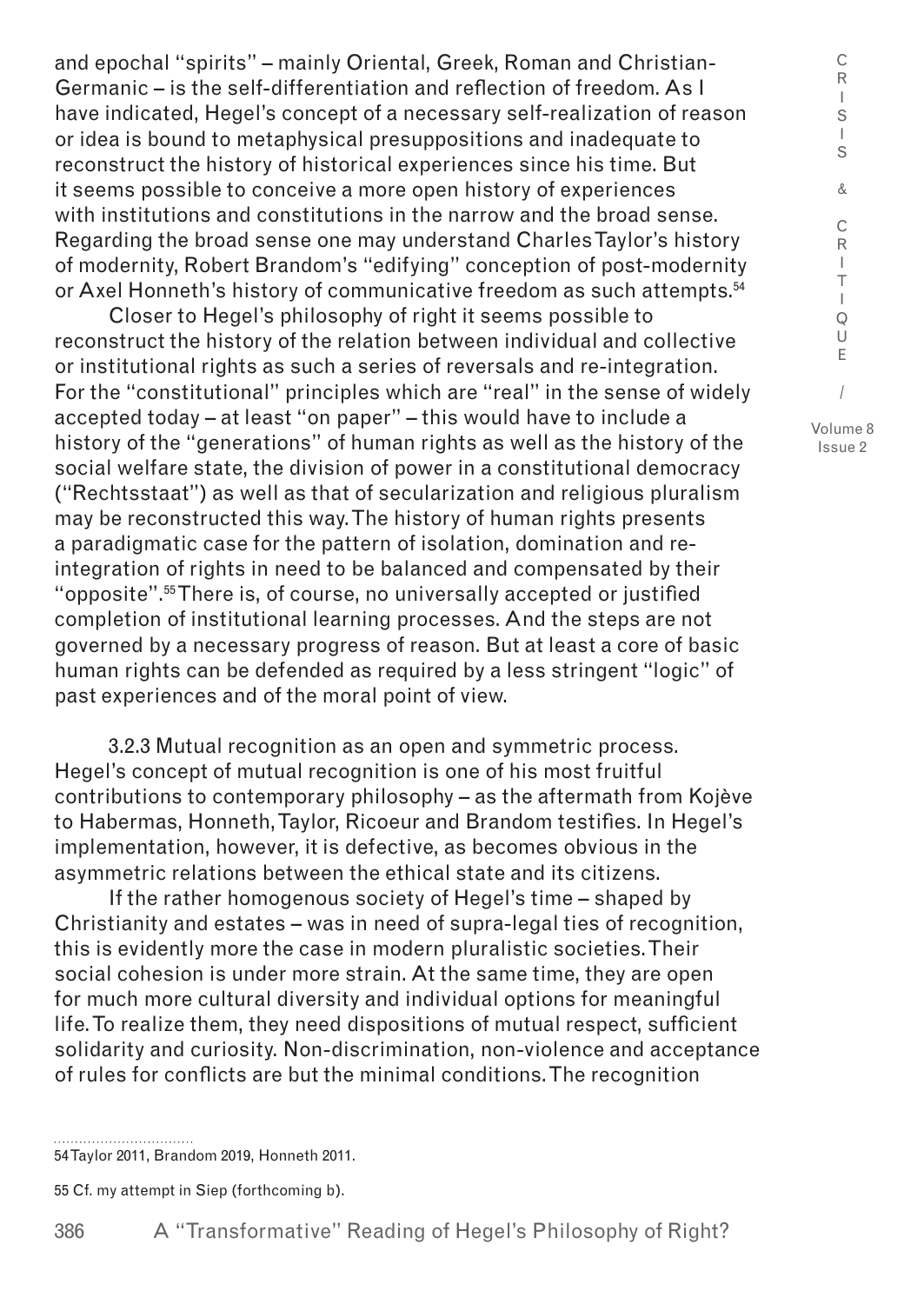of different forms of life and the acceptance of an equal claim to truth includes demanding forms of emotional and cognitive self-limitation and releasing of "otherness". Views regarding the interpretation of the common past as well as concerning necessary costs for the solution of problems will remain controversial. To confer experiences of a history not shared by a new generation – partly from radical different cultures – is a difficult task, as the present education in Germany proves. Except for the core of human rights and their protecting and enabling institutions, many social institutions and forms of life – including family or profession – are open to new "definitions". Mutual recognition is not a process to be closed by a final priority rule or historical form of life.

# **4. Conclusion**

Taken together, such a transformation of different aspects of Hegel's philosophy of objective spirit "saves" the promising aspects of this conception while avoiding both its strong presuppositions and unacceptable consequences. This implies, however, that some of the present institutions and cultural dispositions are from a philosophical view superior to that of the PR. In what sense? *First*, in the light of the latter's own concepts of freedom and recognition open to internal criticism. *Second*, in view of the catastrophic losses of freedom and recognition in the following centuries. Present institutions, norms and disposition, "invented" against the recurrence of such catastrophes, seen more appropriate in the light of these experiences. In addition, they are better equipped for societies with more varieties of life-forms for individual and groups.

Such a statement may seem anachronistic since the social, economic and technical developments leading to the aforementioned catastrophes could not be foreseen in Hegel's time. However, this is only partially true. Hegel was very clear-sighted regarding political and economic processes – such as the crises of the market society, the problems of the upcoming nationalism or the consequences of secularization. But the constitution of the modern Christian European<sup>56</sup> state which he rationally examined and reconstructed were not only insufficient to solve these problems. Some of them even paved the way – for instance the concept of the state as final purpose or the role of the "universal estate" of state-officials. To justify a reversal of priority as well as an open "experimental" history of symmetric recognition demands the suggested transformations.

The relation between concepts, experiences and institutions

Q U E /

C R I S I S & C R I T I

Volume 8 Issue 2

<sup>56</sup> The addition ("Zusatz") to § 258 in the first collected edition ("Freundesvereinsausgabe") has "developed (ausgebildet) state of our time" (TW 7, 404). The lecture notes Griesheim, from which most of the addition is taken, contain the expression "Christian European state" (GW 26,2, 1406).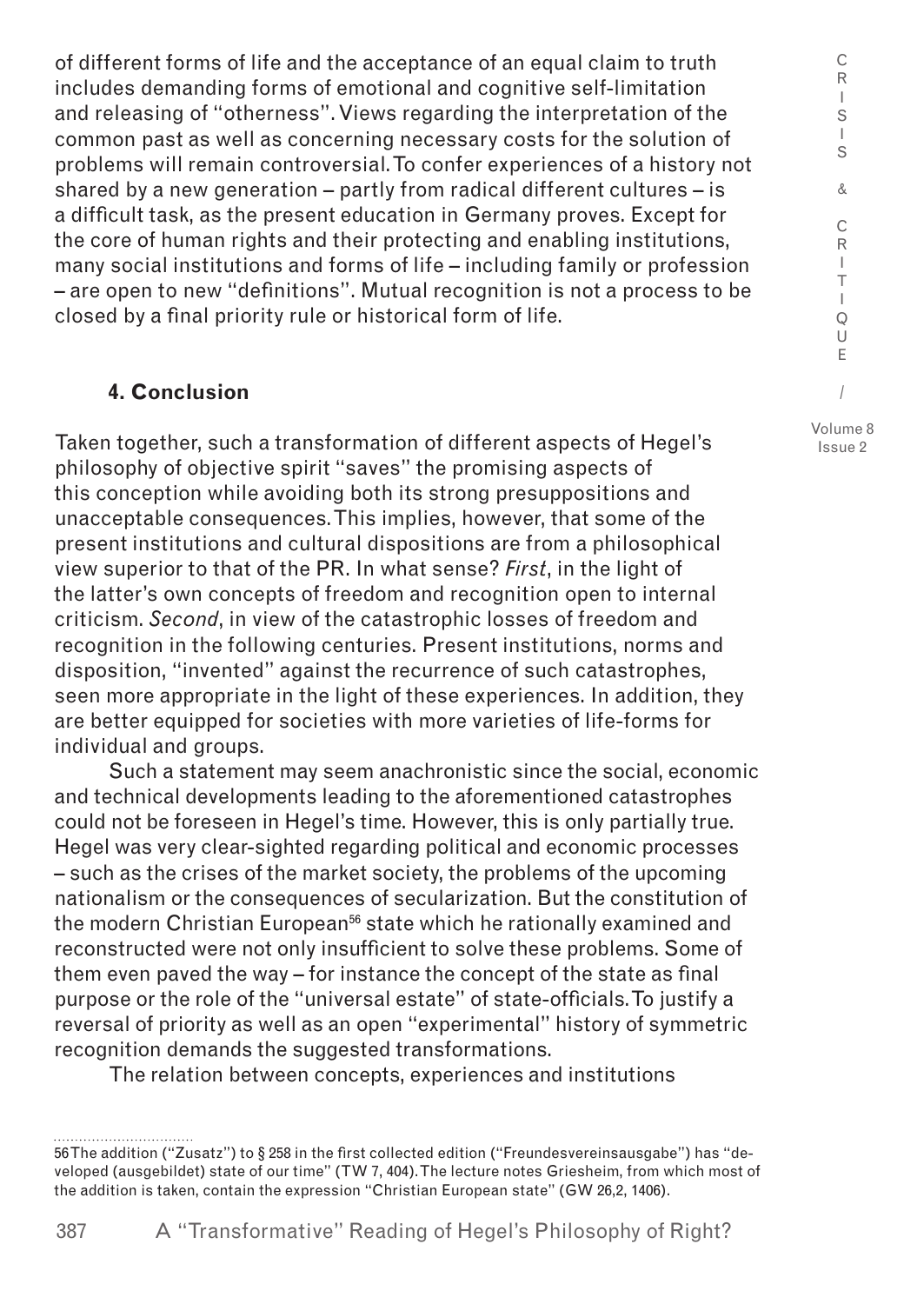certainly maintains essential Hegelian ways of thinking. But the systematic stringency of his philosophy of right is certainly not to be expected by such a transformation. A merely hermeneutic view, instead, either suspends all evidences of modern readers regarding unacceptable institutions or dispositions. Or, if accepting some post-Hegelian traits of modern societies, it projects them back into Hegel's text. But the reconstruction of a modern or postmodern Hegel's not only runs counter to his own claim, that philosophy cannot leap beyond its own time – neither forward nor backwards. More important, it overlooks the deep systematic justification which he attempted to provide them with. Modern relations between individuals and state, or equal gender-relations, are not to be justified by a philosophy of a self-realizing and self-concentrating idea.

Then why not opt for a creative way of reading the *Philosophy of Right*? Why not, for instance, unleash the negativity of spirit, its destructive potential even against its own creations (second nature)? Hegel's way of integrating destructive forces by pushing them to extremes and thereby "sublating" them into a cooperative organic whole certainly has its limits. They are identifiable in his theory of bodily and psychic diseases<sup>57</sup> as well as that of economic crises or the conflicts between states. But opposite creative readings regarding negativity are possible as well. One may interpret the insoluble conflicts of objective spirit in the tradition of negative theology as requiring the surpassing into absolute spirit.

 Those attempts are legitimate if one concedes their liberality regarding many passages in Hegel's texts. In my view, however, they are more congenial to the Jena writings or the *Science of Logic*. Although certainly not the glorification of the actual Prussian state, no other of Hegel's books is so much devoted to understand what is rational and progressive in the institutions and mentalities of a particular period than the philosophy of Right – namely the "modern" European state of the post-revolutionary period.58 Hegel is unambiguous that freedom and justice remain empty ideals if they are not spelled out in systems of "determinations of freedom", namely rights.<sup>59</sup> Codified and enforced they gain the form of necessity, not only conceptually but also as "the reality of a world" (Enc § 484).

Thus the particular institutional and historical content is crucial for the purpose of the book, not just an example for the logical method, for "autonomous negativity" or inferential semantics. This content

59 PR §§ 3, 4; Enc. 1830 § 484, cf. § 482.

S & C R I T I Q U E / Volume 8

Issue 2

C R I S I

<sup>57</sup> Which Hegel both conceives as a sort of rebellion of a part (moment) against the whole of the organism or the soul Enc. 1830 §§ 371-373, 408.

<sup>58</sup> According to the student notes of his lectures 1817/18 Hegel praises the French constitution decreed by Louis XVIII 1814 as the rational result of the reversals of French constitutions since 1791 (Hegel 1983, 190).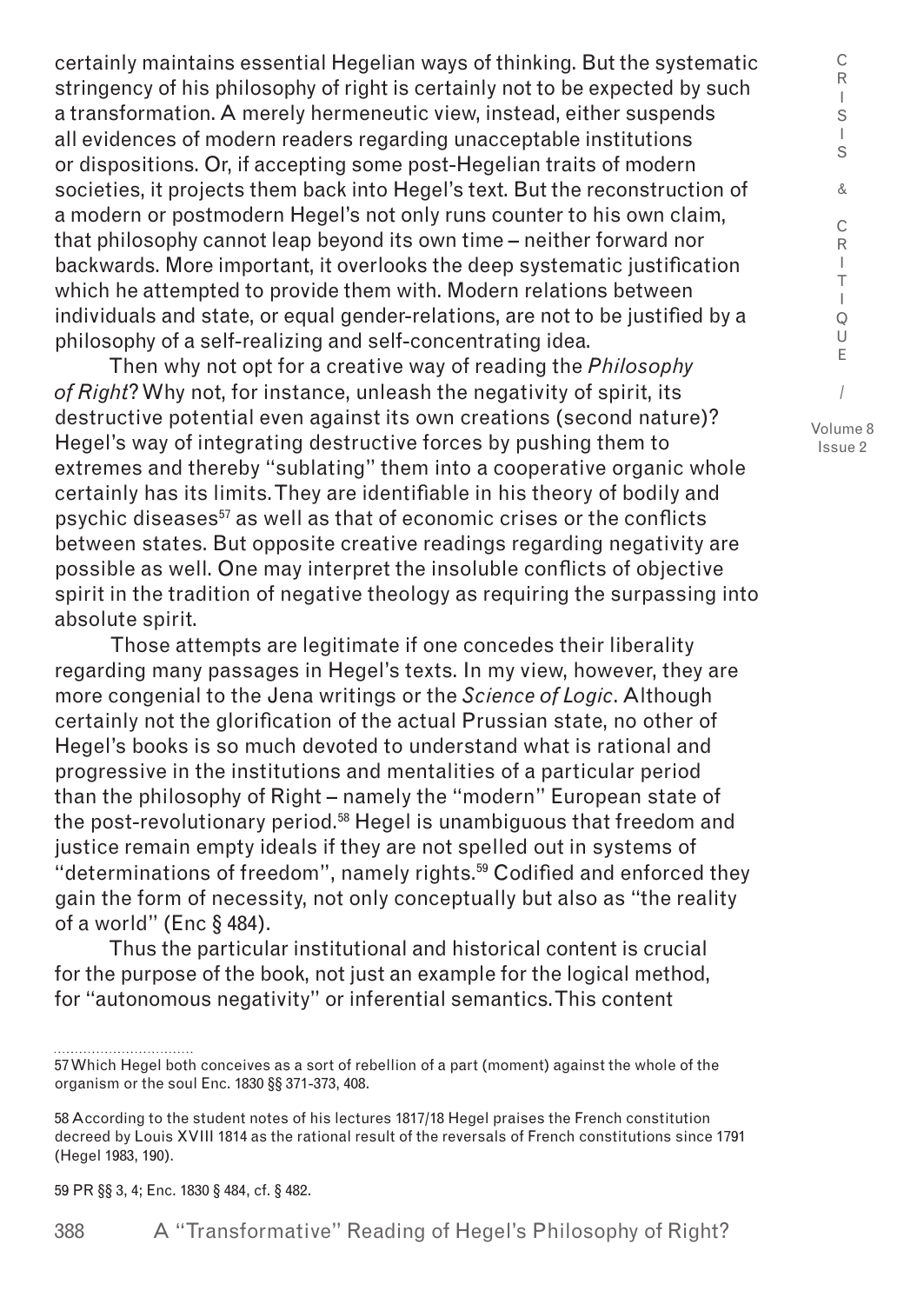is reconstructed as allowing an unprecedented degree of internal negativity and conflict. However, they do not in principle demolish the institutional framework of a modern state reconciling civil society with a substantial political (in the Greek sense) community. And even if a constitutional revolution or war<sup>60</sup> is successful, it will be justified only if the new constitution establishes a more complex form of the system of rights reached as yet. As such it will "conserve" crucial elements of its predecessors. For Hegel it certainly has to contain the institutions necessary for the "extreme" of subjective particularity as well as for ethical unity.61 If not, philosophy would not be able to demonstrate the complementary manifestations of truth in nature, state and science (§ 360).

Trying to further exploit Hegel's concept of self-negation or turn its critical potential into "negative dialectics", one should rather resort to the *Science of Logic* – as Marx and Adorno rightly realized. And as for visions of open processes of communication, including oppositions to common morality, the spirit chapter of the *Phenomenology*62 seems much more apt. However, this demands neglecting its function in the systematic ascension to a completely self-transparent absolute spirit. Regarding the *Philosophy of Right* and its institutional focus a transformative reading seems to me most promising. It remains true to Hegel's systematic goal of mediating individual and institutional claims as well as philosophical concepts and historical experience. But it dispenses itself from Hegel's stronger premises. Regarding methods and aims of interpretation, it tries to save the best intentions of the two alternative types: The attempt to trace the arguments of texts in their own right and to relate them to present philosophical and social problems – both in the affirmative and critical way.

I S I S & C R I T I Q U E / Volume 8 Issue 2

C R

<sup>60</sup> Hegel considers modern wars after the French revolution as attempts to disseminate progressive constitutions.

<sup>61</sup> If not the end of history, Hegel considers the outlines of the PR as close to the true system of freedom, cf. Halbig 2013.

<sup>62</sup> Especially the chapter "Conscience, beautiful soul, evil and forgiveness" (of crucial importance for Brandom 2019).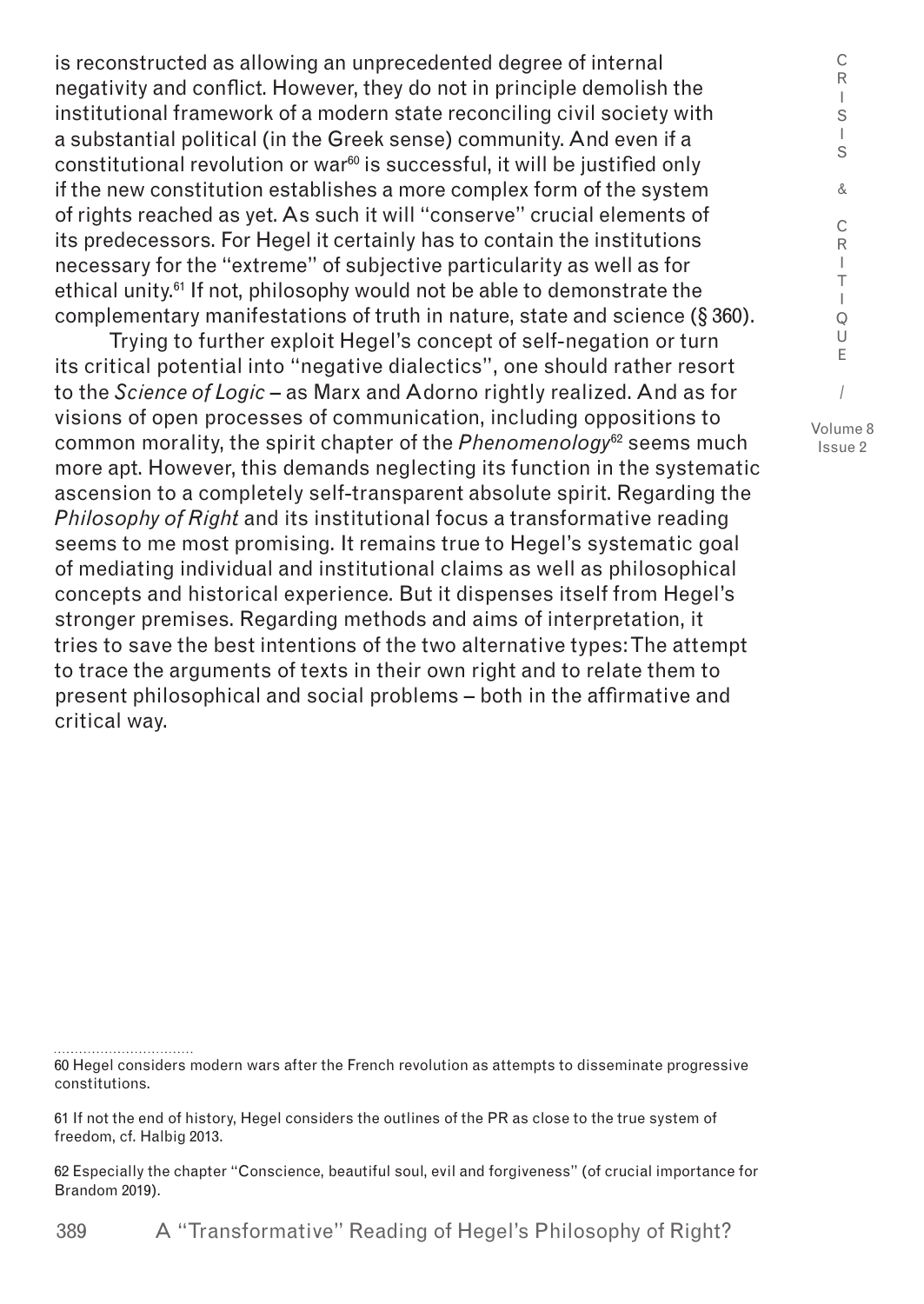C R I S I S & C R I T I  $\Omega$ U E / Volume 8 Issue 2 Brandom, Robert B. 1994, *Making it Explicit*, Cambridge/Mass. Brandom, Robert 2019, *A Spirit of Trust*: *A Reading of Hegel's Phenomenology of Spirit*, Cambridge/Mass. & London. Böckenförde, Ernst-Wolfgang 1976, 'Der deutsche Typ der konstitutionellen Monarchie im 19. Jahrhundert', in: id., *Staat, Gesellschaft, Freiheit. Studien zur Staatstheorie und zum Verfassungsrecht*, Frankfurt a.M., 112–145. Collier, André 1994, *Critical Realism. An Introduction to Roy Bhaskar's Philosophy*, London/ New York. Echterhoff, G./ Higgins, E. T. 2011, 'How Communication Shapes Memory, Shared Reality and Implications for Culture', in: *Grounding sociality - neurons, mind, and culture*, ed. by G. R. Semin, New York. Frevert, Ute 2017, *Die Politik der Demütigung. Schauplätze von Macht und Ohnmacht*, Frankfurt. Halbig, Christoph 2002, *Objektives Denken. Erkenntnistheorie und Philosophy of Mind in Hegels System*, Stuttgart-Bad Cannstatt. Halbig, Christoph 2013, 'Religion und Politik bei Hegel', in: Dirk Brantl, Rolf Geiger; Stephan Herzberg (Eds.), *Philosophie, Politik und Religion. Klassische Modelle von der Antike bis zur Gegenwart* Berlin 2013, 191-203. Hegel, Georg Wilhelm Friedrich 1968 ff., *Gesammelte Werke*. ed. by Nordrhein-Westfälische Akademie der Wissenschaften (volumes by different editors, abbreviated GW). Hegel, Georg Wilhelm Friedrich 1970, Auf der Grundlage der Werke 1832-1845 neu edierte Ausgabe. Redaktion Eva Moldenhauer und Karl Markus Michel, Frankfurt (abbreviated TW). Hegel, Georg Wilhelm Friedrich 1983, *Vorlesungen über Naturrecht und Staatswissenschaft*. Heidelberg 1817/18 mit Nachträgen aus der Vorlesung 1818/19. Nachgeschrieben von P. Wannenmann,

ed. by C. Becker et al. Hamburg. Hegel, Georg Wilhelm Friedrich 2014, *Elements of the Philosophy of Right*, ed. by Alan Wood,

transl. by H.B. Nisbet, Cambridge (abbreviated AW). Henrich, Dieter 1983, 'Einleitung des Herausgebers. Vernunft in Verwirklichung', in: id. (Ed.):

*G.W.F. Hegel*. *Philosophie des Rechts. Die Vorlesung von 1819/20 in einer Nachschrift*, Frankfurt/Main, 9-39.

Henrich, Dieter 1982, 'Andersheit und Absolutheit des Geistes. Sieben Schritte auf dem Weg von Schelling zu Hegel', in: id., *Selbstverhältnisse*, Stuttgart, 142-172.

Honneth, Axel 1992, *Kampf um Anerkennung. Zur moralischen Grammatik sozialer Konflikte*, Frankfurt.

Honneth, Axel 2011, *Das Recht der Freiheit. Grundriß einer demokratischen Sittlichkeit*, Berlin. Honneth, Axel 2018, *Anerkennung. Eine europäische Ideengeschichte*, Berlin. Hunt, Lynn 2007, *Inventing Human Rights*, New York/London.

Knappik, Franz 2020, 'Brandom on postmodern ethical life: moral and political problems', in: *Reading Brandom on A Spirit of Trust*, ed. by Gilles Bouché, London/New York, 184-197.

Kreß, Claus 2019, 'On the Principle of Non-use of Force in Current International Law', in: *Just Security 2019*. file:///C:/Users/User/Documents/Kreß/Texte/On the Principle of Non-Use of Force in Current International Law.html.

Kriele, Martin 1973, 'Zur Geschichte der Grund- und Menschenrechte', in: Norbert Achterberg (Ed.), *Öffentliches Recht und Politik, Festschrift für H. U. Scupin*, Berlin, 187-212.

Lübbe-Wolff, Gertrude 1981, 'Hegels Staatsrecht als Stellungnahme im ersten preußischen Verfassungskampf', in: *Zeitschrift für philos. Forschung 35*, 476-501.

Quante, Michael 2018, 'The Grammar of Recognition', in: id., *Spirits Actuality.* Paderborn 2018, 171-186.

Riedel, Manfred 1968, *Materialien zu Hegels Rechtsphilosophie*, Vol. 1, Frankfurt.

Ruda, Frank 2011, *Hegels Pöbel. Eine Untersuchung der Grundlinien der Philosophie des Rechts*, Konstanz.

Siep, Ludwig 2015, *Der Staat als irdischer Gott. Genese und Relevanz einer Hegelschen Idee*, Tübingen.

Siep, Ludwig 2017, 'Hegel's Liberal, Social and "Ethical State"', in: D. Moyar (Ed.), *The Oxford Handbook of Hegel*, Oxford University Press 2017, 515-534.

Siep, Ludwig 2017a, 'Anerkennung, Strafe, Versöhnung. Zum philosophischen Rahmen von Hegels Strafrechtstheorie', in: Michael Kubiciel, Michael Pawlik, Kurt Seelmann (Eds.), *Hegels Erben. Strafrechtliche Hegelianer vom 18. bis 21. Jh.*, Tübingen, 7-28.

Siep, Ludwig 2018, 'Widerstandsrecht zwischen Vernunftstaat und Rechtsstaat', in: Schweikard, Mooren, Siep (Eds.), *Ein Recht auf Widerstand gegen den Staat? Verteidigung und Kritik des Widerstandsrechts seit der europäischen Aufklärung*, Tübingen, 99-131.